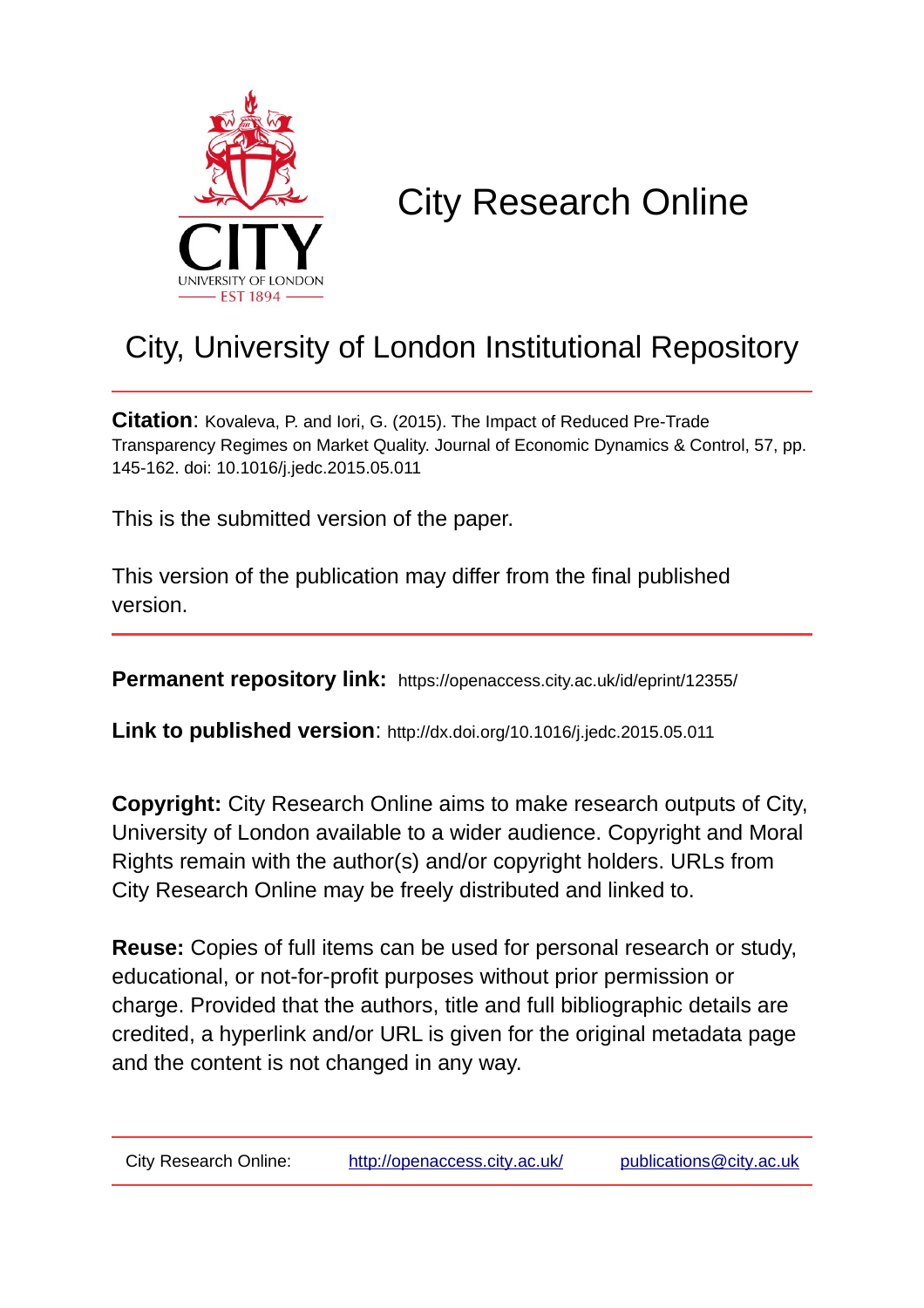### <span id="page-1-0"></span>The Impact of Reduced Pre-Trade Transparency Regimes on Market Quality

Polina Kovaleva<sup>a,∗</sup>, Giulia Iori<sup>a</sup>

*<sup>a</sup>City University, Department of Economics, Northampton Square, London EC1V 0HB*

#### Abstract

This paper studies the effects of pre-trade quote transparency on spread, price discovery and liquidity in an artificial limit order market with heterogeneous trading rules. Our agent-based numerical experiments suggest that full quote transparency incurs substantial transaction costs to traders and dampens trading activity in an order-driven market. Our finding reveal that exogenous restriction of displayed depth, up to several best quotes, does not benefit market performance. On the contrary, endogenous restriction of displayed quote depth, by means of iceberg orders, improves market quality in multiple dimensions: it reduces average transaction costs, maintains higher liquidity and moderate volatility, balances the limit order book, and enhances price discovery.

#### *JEL classification:* D4, D8, G1

*Keywords:* agent based models, market transparency, iceberg orders, liquidity, bid-ask spread

#### 1. Introduction

As a branch of financial market regulation debates, there is a growing literature on the benefits and pitfalls of reduced market transparency with a special alacrity regarding electronic limit order markets where the mere speed of trading exacerbates any malfunctioning of the system and can potentially undermine the principles of fair trading. This paper investigates the problem of limited market transparency using an artificial double auction setup.

Within the spectrum of markets with reduced transparency, some exchanges display only the depth at a few best quotes in the limit order book, whereas other exchanges endogenize the regulation of transparency by permitting traders to submit iceberg orders that conceal partly or entirely the limit order size, such as the Toronto Stock Exchange, Euronext, the Swiss Stock Exchange, the Madrid Stock Exchange, and the Australian Stock Exchange. Many new trading venues display only partial information about incoming orders and market depth striving to gain a competitive advantage over older existing exchanges, by circumventing the positive order flow externality that those older exchanges exercise. This is particularly the case of dark pools: according to Fidessa datasource [\(Fidessa,](#page-22-0) [2012\)](#page-22-0), the cumulative volume transacted on the European dark venues has increased more than tenfold in the past years<sup>1</sup> and continues a stable positive trend. The proliferation of dark and semi-transparent venues gives rise to a variety of interesting questions: what are the aggregate gains from reduced pre-trade transparency rules, what type of agents take advantage of opacity, and how frequently traders are misled by excessive uncertainty in these markets? Narrowing exogenously the number of displayed quotes potentially mitigates price manipulations. However, in case of less liquid assets the visible part of the limit order book may prove insufficient to form accurate expectations and become misleading in this respect. On the other hand, iceberg orders are designed primarily for large institutions that employ block trading and thereby require delicate cost and exposure management.

<sup>1</sup>Figures have grown from around  $\epsilon$ 250 million in November 2008 to almost  $\epsilon$ 3.5 billion in November 2012.

<sup>∗</sup>Corresponding author. Tel: + 44 (0)20 7040 4645, Fax: + 44 (0)20 7040 8580.

*Email addresses:* polina.kovaleva.1@city.ac.uk (Polina Kovaleva), g.iori@city.ac.uk (Giulia Iori)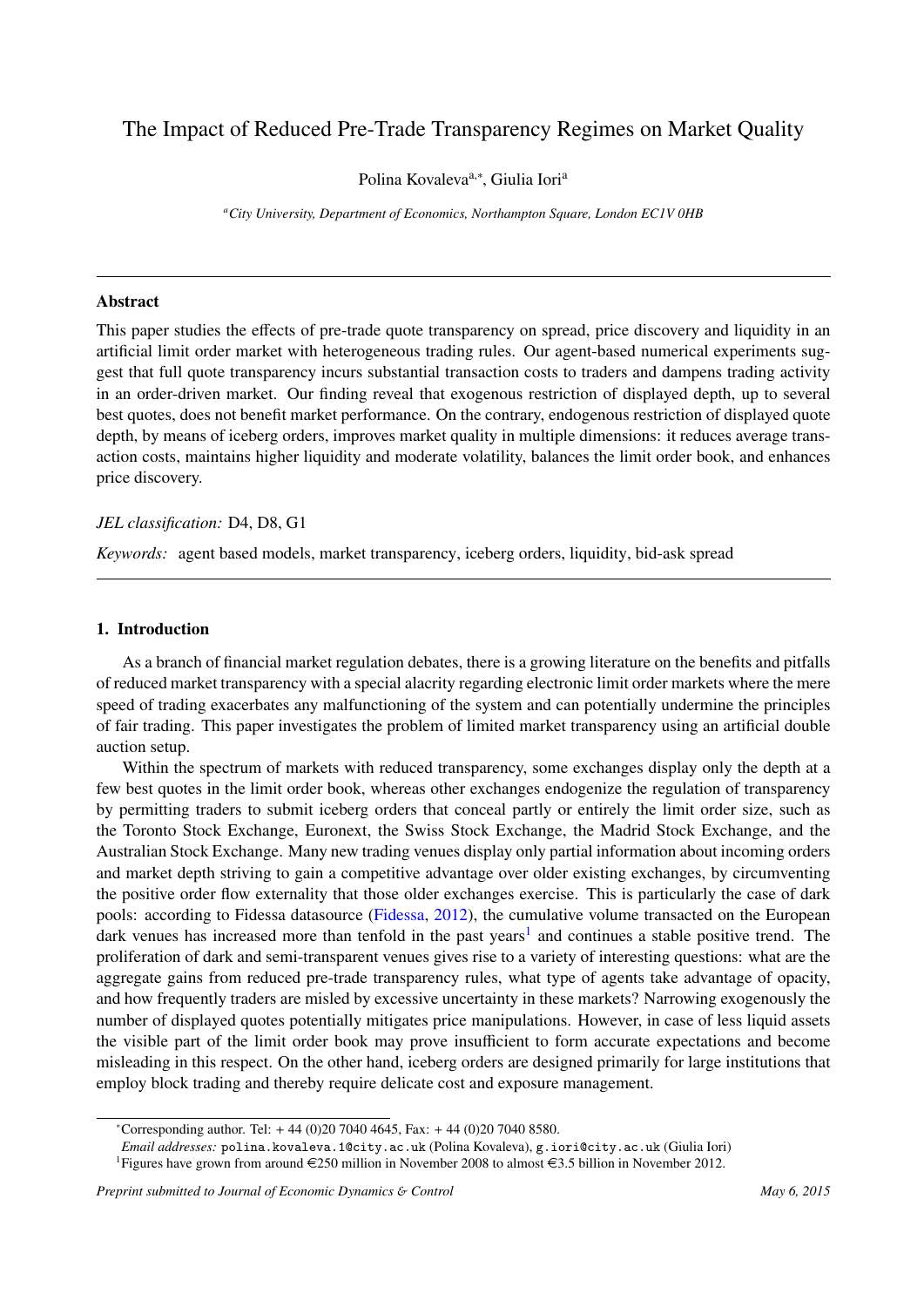In order to understand the regulators' dilemma in prescribing or banning the use of iceberg orders, consider a following example. Up until the formal introduction of iceberg orders in public limit order markets, brokers established their own automated order processing systems that divided particularly large orders received from the customers into several smaller tranches and then routed these tranches to the market in succession. This strategy permitted to sell the whole amount of stocks preserving the price. However, this strategy, without being explicitly communicated to the exchange, would not eliminate the risk of being traded through. Indeed, suppose that the market is trading at £23  $-$  25 and a seller has an order with a broker for 10,000 shares at £25. If an aggressive buyer arrived to purchase 2,500 stocks at the market, he would fill 1,000 at £25 and buy the rest from the next seller, for example, at £26. As a result both parties would have missed the opportunity of better trade terms: the large seller would have suffered from longer total execution time or only partial execution, and the buyer would have bought at a higher price being unaware of a better price offer. In response to the inefficiency of this large order transmission routine iceberg orders appeared as an innovation that enabled brokers to hold a full customer order in the public order book whilst displaying only a small fraction of it. In the above scenario with an aggressive buyer all 2,500 shares would be purchased at £25, benefiting the buyer by achieving a better price, and the seller by faster execution, and thus increase overall market liquidity.

Beneficial as iceberg orders seem, they entail a certain trade-off: hidden liquidity affects the ability of traders to evaluate the true market conditions, deeming the collective benefits of opacity obscure. As from the individuals perspective, there are three types of risks incumbent for iceberg orders: execution risk, pick-off risk and front running risk. Execution risk, that is the risk an order of a given size and price not to get filled in a specified time period, is amplified for iceberg orders, since each renewal of the peak loses time priority. To compete for liquidity traders should increase the visible part of an iceberg order, thereby attracting impatient traders that monitor the market and facilitating quicker execution. At the same time, with new information arriving to the market, such as change in the fundamental asset value, passive orders recorded in the book may become mispriced and can be quickly "picked off" by incoming market orders. Minimizing the visible part of the iceberg, therefore, protects traders from winner's curse trap. Lastly, displaying an order in the book gives a signal about trader's private information and can result in undercutting. Traders can reduce their exposure impact and discourage such front-running by hiding the full order size and minimizing the visible part. In designing their strategy, traders must balance these risks and find the optimal trade-off.

Our paper contributes to the research on pre-trade market transparency by exploring how it affects the bid-ask spread, price efficiency and market liquidity. In an artificial double auction market, where agents use the information about volumes in the limit order book to formulate their trading strategies, we compare four market types: a quasi-transparent market structure, whereby the exchange explicitly regulates the number of publicly displayed quotes, an opaque market structure, where the amount of displayed volume is determined by the proportion of iceberg orders, and two extreme cases of a dark and price, quantity a perfectly transparent markets.

Empirical studies, for instance, [Aitken et al.](#page-21-0) [\(2001\)](#page-21-0); [Anand and Weaver](#page-21-1) [\(2004\)](#page-21-1); [Boehmer et al.](#page-21-2) [\(2005\)](#page-21-2); [Henderhott and Jones](#page-22-1) [\(2005\)](#page-22-1); [Bloomfield and O'Hara](#page-21-3) [\(1999\)](#page-21-3), as well as theoretical works of [Baruch](#page-21-4) [\(2005\)](#page-21-4) and [Moinas](#page-22-2) [\(2010\)](#page-22-2) explore the subject of market opacity and its influence on market quality, while a number of papers investigate empirically the determinants of the decision to hide order size [\(Anand and Weaver,](#page-21-1) [2004;](#page-21-1) [DeWinne and D'Hondt,](#page-22-3) [2007;](#page-22-3) [Frey and Sandås,](#page-22-4) [2009;](#page-22-4) [Bessembinder et al.,](#page-21-5) [2009\)](#page-21-5) and evaluate analytically the effects of hidden orders on traders' welfare [\(Buti and Rindi,](#page-21-6) [2013\)](#page-21-6). Despite availability of data, there is no consensus in the literature on the role of imperfect transparency: in certain markets reduced transparency widens the spread and deteriorates efficiency [\(Flood et al.,](#page-22-5) [1999;](#page-22-5) [Henderhott and Jones,](#page-22-1) [2005\)](#page-22-1), other research reports partially or exactly opposite outcomes [\(Bloomfield and O'Hara,](#page-21-3) [1999;](#page-21-3) [Madhavan et al.,](#page-22-6) [2005\)](#page-22-6) or no significant impact [\(Anand and Weaver,](#page-21-1) [2004\)](#page-21-1). [Pardo and Pascual](#page-22-7) [\(2012\)](#page-22-7) examine stocks traded on the Madrid Stock Exchange, documenting that spreads do not widen and depth does not shrink after hidden order executions. A recent comparative study of an introduction, ban (in 1996) and subsequent reinstallment (in 2002) of hidden orders on the Toronto Stock Exchange conducted by [Anand and Weaver](#page-21-1) [\(2004\)](#page-21-1) does not detect any discernible changes in the spread width. [Bloomfield and O'Hara](#page-21-3) [\(1999\)](#page-21-3) use laboratory experiment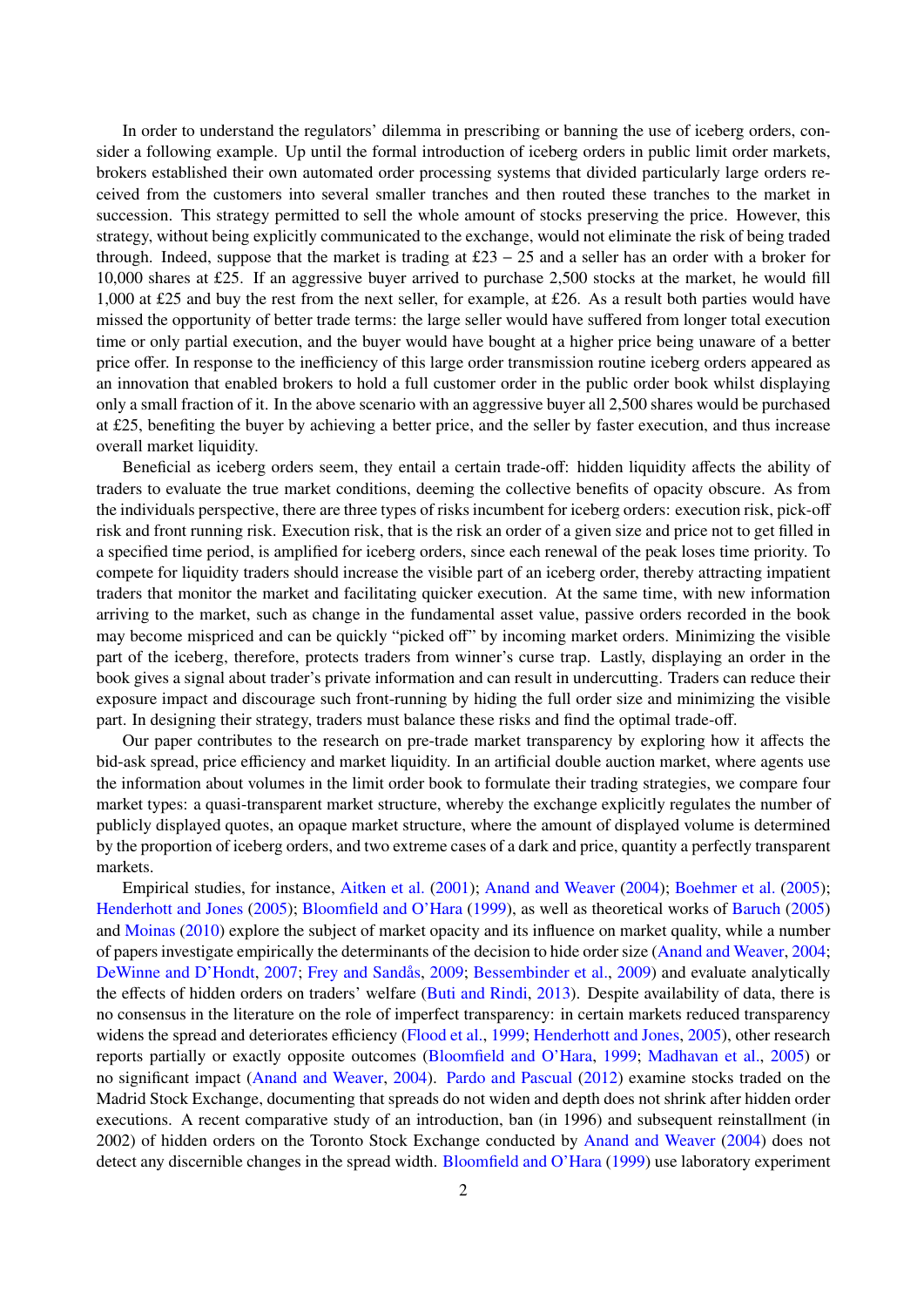to determine the effects of trade and quote disclosure on market efficiency, bid-ask spreads, and trader welfare, and find that trades disclosure significantly improves the informational efficiency of the markets but causes opening spreads to widen dramatically. In contrast, quote disclosure appears to have no effect on opening spreads. [Madhavan et al.](#page-22-6) [\(2005\)](#page-22-6) examine the April 1990 decision by the Toronto Stock Exchange to provide the top five prices on either side rather than just the top of the book and find a wider spreads post-event. In contrast [Boehmer et al.](#page-21-2) [\(2005\)](#page-21-2) study the 2002 introduction of OpenBook, a real-time NYSE limit order book data feed, and find a lower trading costs and more aggressive limit order submission as a result of the increase in quote transparency. Similarly [Henderhott and Jones](#page-22-1) [\(2005\)](#page-22-1) showed that when Island went dark in 2002, the exchange-traded funds market worsens in terms of price discovery and trading costs, as a consequence of an altered competition for order flows from other trading venues with the provision of liquidity becoming less competitive on Island. Finally [Flood et al.](#page-22-5) [\(1999\)](#page-22-5) compares the effects of price disclosure on market performance in an experimental multiple-dealer market with professional market makers who trade either via fully public price queues (pre-trade transparent market) or bilateral quoting (pre-trade opaque). In the transparent market, with all quotes disclosed, opening spreads are smaller, and volume is higher, but in the over the counter intra dealer opaque market pricing errors decline more rapidly as a result of dealers' optimal speculative response to reduced search costs in the transparent market. On the theoretical side, [Moinas](#page-22-2) [\(2010\)](#page-22-2) rationalizes, in a sequential trade model with high transparency level, that limit order traders are reluctant to offer free options to other traders, thus market liquidity shrinks. The reaction to the increased risk of being picked off was discussed in earlier literature by [Seppi](#page-22-8) [\(1997\)](#page-22-8); [Foucault](#page-22-9) [\(1999\)](#page-22-9); [Copeland and Galai](#page-22-10) [\(1983\)](#page-22-10) among others.

While empirical studies seem to diverge in their conclusions partly due to discrepancies in the structures of actual analyzed markets, theoretical models suffer from the rigidity of assumptions. For example, [Buti](#page-21-6) [and Rindi](#page-21-6) [\(2013\)](#page-21-6) use a discrete time trading game to study the optimal submission strategy, in a limit order book, of traders who choose simultaneously the order price, size, type, and the degree of exposure (that is the amount of the order to hide). The optimization problem can be solved by backward induction, but stringent assumptions on the shape of the limit order book are necessary, such as that the order book consists of a grid of six prices, symmetrically placed respect the common value of the asset, and agents can only provide liquidity on the first two levels of the book. These assumptions restrict dramatically the possible types of orders that can be submitted and make it possible to compute which one maximizes the traders' utility. Furthermore, the 3 period setting, implicitly assumes that traders have a very short time horizon when trading, which affects their trade-off between execution costs and exposure costs. In our paper we adopt a complementary agent-based modeling approach that surpasses the mentioned limitations of empirical and other theoretical frameworks and facilitates the comparison of emergent market properties produced by various transparency regimes. While we do not attempt to model the optimal decision of individual traders, which is driven by plausible but exogenously determined rules, we have a proper dynamical setting, with a realistic limit order book, whose evolution affects and is affected by traders strategies. Few attempts have been made to date to apply agent-based models to the problem of market transparency. In a recent paper [Yamamoto](#page-22-11) [\(2011\)](#page-22-11) argues that the level of quote transparency has little influence on long memory properties of financial data. However, the author concentrates solely on restricting quote visibility in the limit order book to the five best prices, leaving opaque microstructures with hidden and iceberg orders outside his scope.

Our framework supports the evidence that absolute quote transparency widens the bis-ask spread and disturbs liquidity, which translates into lower cumulative trading volumes. Furthermore, our simulation analysis reveals that a quasi-transparent rule exacerbates a winner's curse problem and intensifies market volatility but otherwise has no profound effect on market quality. Order placements move farther away from the quotes whereas the best quotes remain representative of the entire book. Finally, we demonstrate that an opaque transparency rule, contrary to [Buti and Rindi](#page-21-6) [\(2013\)](#page-21-6), alleviates the transaction costs: the spread becomes tighter and trading activity revives. Our results suggest that the latter transparency policy promotes sustainable liquidity which is vital for non-intermediated microstructures.

The remainder of this paper proceeds as follows. [Section 2](#page-4-0) outlines traders' order placement routine and order choice determinants. [Section 3](#page-5-0) defines specifications and describes market design and clearing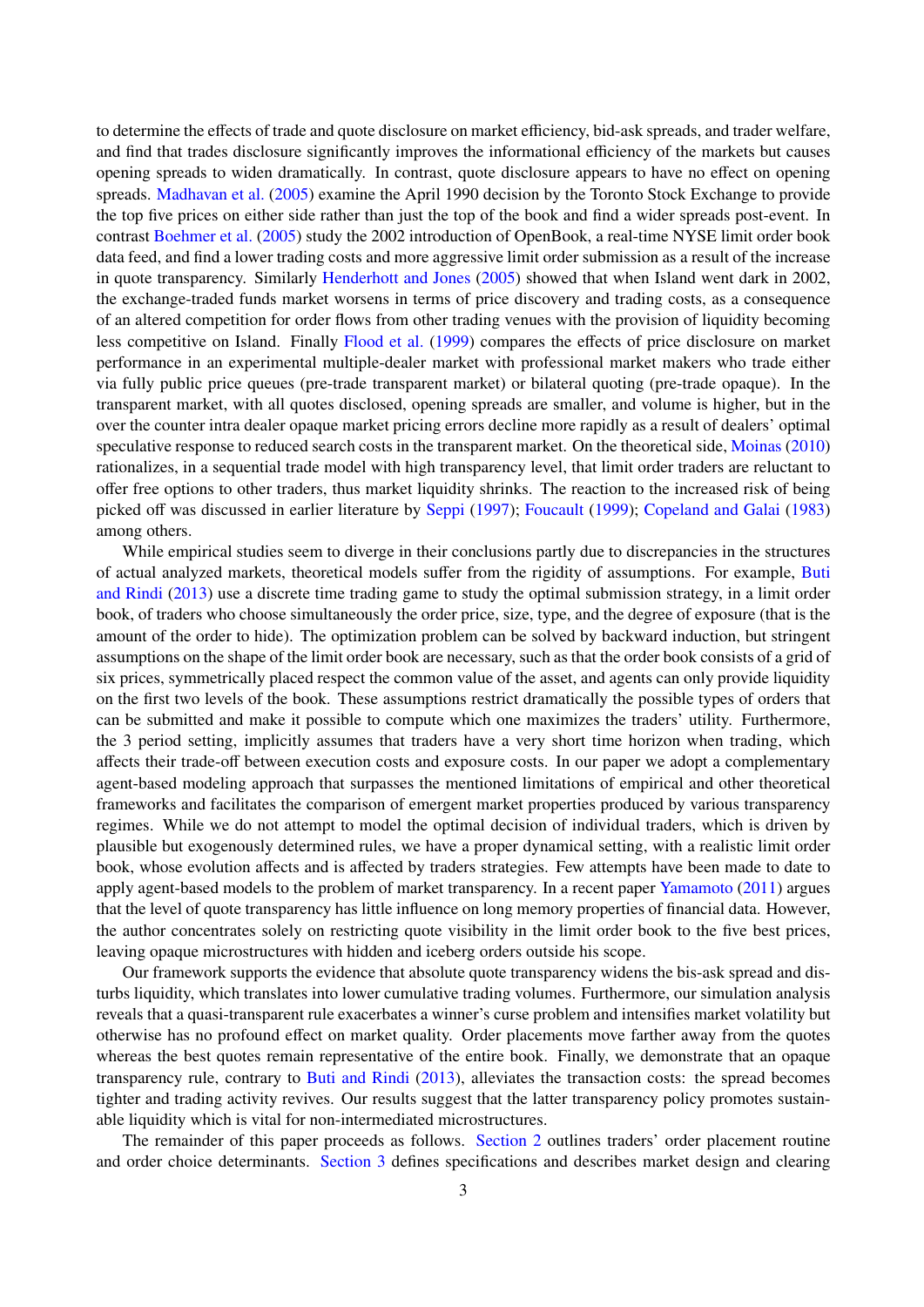principle. [Section 4](#page-9-0) scrutinizes the evolution of market quality characteristics: the size of bid-ask spread, order book shape, volatility, price regularities, and market liquidity, assessed by various indicators. [Section 5](#page-16-0) concludes and points out directions for future research.

#### <span id="page-4-0"></span>2. Order Submission Mechanism

Our model extends the framework of [Chiarella et al.](#page-22-12) [\(2009\)](#page-22-12) to internalize the influence of quote transparency. We assume a double auction market, for a single non-dividend paying stock, where *N<sup>A</sup>* heterogeneous agents trade during a repeated number of rounds. In each time step *t* a random agent *i* submits an order to the trading book. Trader *i*'s expectation of the future price is driven by two principal components – the proximity of the current asset price to the fundamental value and the visible order book depth, plus a noise factor. Traders are fundamentalists and expect in the long run (i.e. over a period  $\tau^f$ ) the market to revert to revert to reduce the fundamental price of the asset of such the short run traders take into account the or trading at the fundamental price of the asset  $p^f$ . In the short run traders take into account the order imbalance to evaluate in which direction the market is likely to move.

The order imbalance  $D_t$  here is defined as the signed difference between the demand and supply in the market at time *t*. According to this definition, given positive order imbalance  $D_t > 0$ , that is the combined volume of buy orders recorded in the book exceeds the combined volume of sell orders, the trader expects a price increase, and vice-versa. Finally, the trader faces an aggregate uncertainty factor  $\xi_t$  that we assume to<br>be normally distributed with zero mean and variance  $\sigma^2 \xi \sim N(0, \sigma^2)$ . Overall, trader *i* builds his exp be normally distributed with zero mean and variance  $\sigma_{\xi}^2$ ,  $\xi \sim N(0, \sigma_{\xi}^2)$ . Overall, trader *i* builds his expectation of the return on the asset that can be achieved within his time horizon  $\tau^i$  according to the following rule:

<span id="page-4-2"></span>
$$
\hat{r}_{t,t+\tau^i}^i = \frac{1}{\nu_1^i + \nu_2^i + \eta^i} \left[ \nu_1^i \frac{\ln(p^f/p_t)}{\tau^f} + \nu_2^i \bar{D}_t + \eta^i \xi_t \right],\tag{1}
$$

where

$$
\tau^i = \left[ \tau \frac{1 + \nu_1^i}{1 + \nu_2^i} \right],\tag{2}
$$

 $\bar{D}_t$  is the average order imbalance over the past  $\tau^i$  periods, and the coefficients  $v_1^i$ ,  $v_2^i$  and  $\eta^i$  guide fundamentally the function of the state of return  $\hat{r}^i$ . talist, imbalance and noise components of trader's *i* strategy respectively. The forecast rate of return  $\hat{r}$ *<sup>t</sup>*,*t*+τ *i* yields the maximum expected price over a  $\tau^i$  periods

<span id="page-4-3"></span>
$$
\hat{p}_{t+\tau^i}^i = p_t \exp(\hat{r}_{t,t+\tau^i}^i \tau^i). \tag{3}
$$

We assume that every trader in the market is risk-averse and holds a portfolio of stocks and cash. The optimal composition of the portfolio is determined via the maximization of a utility function with a constant absolute risk aversion (CARA).<sup>[2](#page-1-0)</sup> At each trading round the invoked trader computes his range of admissible prices, subject to short selling and borrowing restrictions. The maximum,  $p_M$ , and minimum,  $p_m$ , prices at which a trader can place his order are determined by short-selling and his budget constraints. In addition, there exists a satisfaction price  $p^*$ , that makes the current portfolio composition optimal: if the current market price of the stock is above this level then the trader is willing to sell, otherwise, the trader intends to buy more stocks. The trader is boundedly rational: he picks randomly a price *p* from the range of admissible prices in period *t*. The propositions below describe the mechanism that guides traders' strategies.

<span id="page-4-1"></span>Proposition 1. *Assume that the region of admissible buy and sell prices for a trader with CARA preferences is given by*  $[p_m, p^*]$  *and*  $[p^*, p_M]$  *respectively, then both the satisfaction price*  $p^*$  *and the minimum price*  $p_m$ <br>*are monotonic increasing in the maximum expected price*  $p_M$ *, but the sensitivity of*  $p^*$  *to*  $p_M$ *are monotonic increasing in the maximum expected price pM, but the sensitivity of p*<sup>∗</sup> *to p<sup>M</sup> is higher than the sensitivity of*  $p_m$  *to*  $p_M$ *.* 

<sup>2</sup>See [Appendix A.](#page-17-0)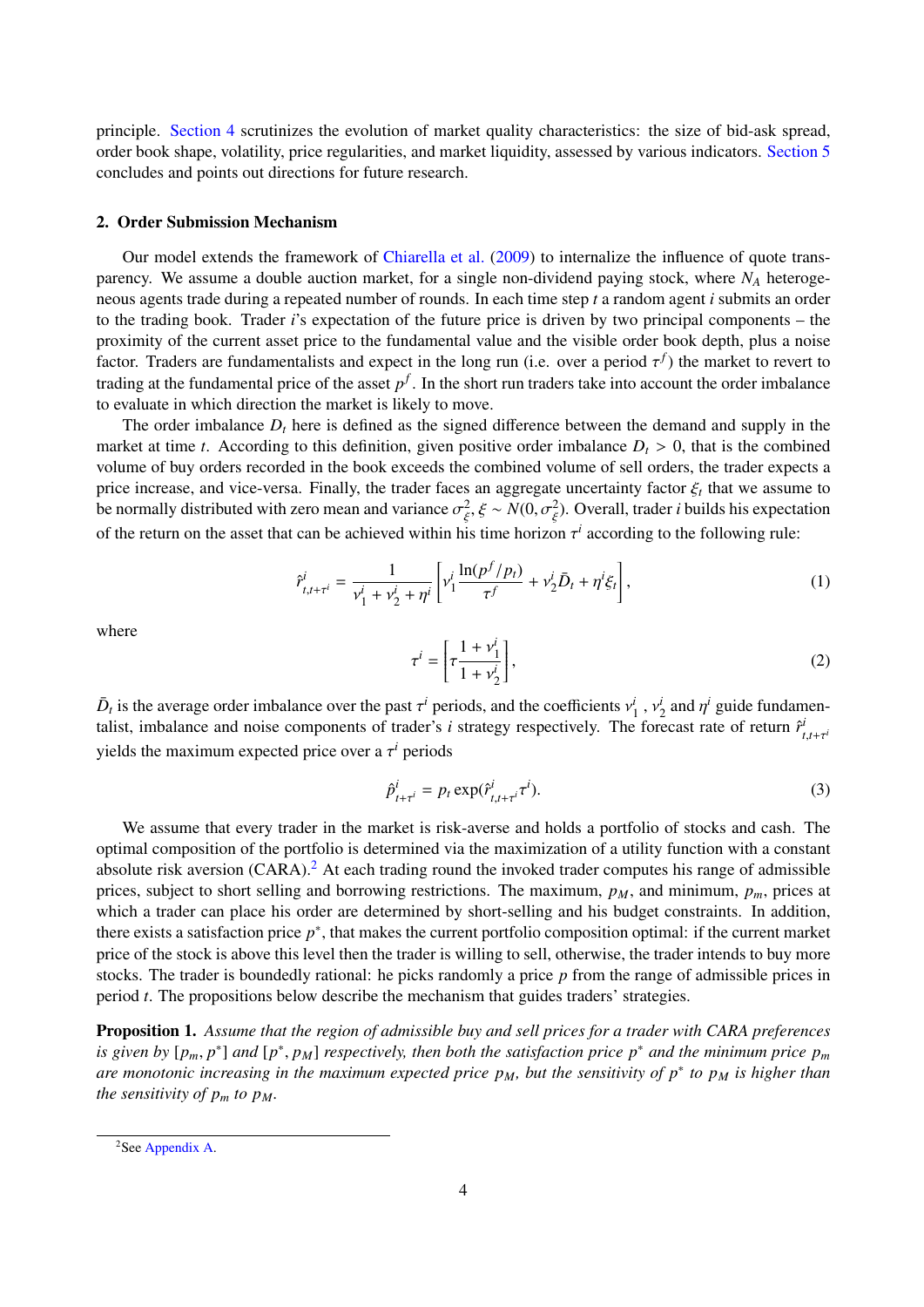#### *Proof.* See [Appendix A.](#page-17-0)

[Proposition 1](#page-4-1) implies that if the trader is optimistic  $(\hat{r}_{t,t+\tau^i}^i > 0)$  but wishes to sell stocks, he is likely to place a limit order farther away in the book and wait till the market reaches this price level. However, if the seller expects a price depreciation  $(\hat{r}^i_{t,t+\tau^i} < 0)$  then he is more likely to trade at the market price via a market<br>order I ikewise, huyers that believe in a price decline are more likely to submit limit orders, wh order. Likewise, buyers that believe in a price decline are more likely to submit limit orders, while optimistic buyers are more likely to demand immediacy and submit market orders.

<span id="page-5-2"></span>Proposition 2. *The trader's propensity to sell (buy) the stock is higher*

- *(1) the higher the order imbalance towards buy (sell) side and the higher (lower) the weight of imbalance component in his strategy, and*
- *(2) the higher (lower) the volatility of returns.*

#### *Proof.* See [Appendix B.](#page-18-0)

<span id="page-5-1"></span>Proposition 3. *The higher (lower) the imbalance towards buy (sell) side in the limit order book*

- *the higher (lower) the propensity of a seller (buyer) to trade via a limit order, and*
- *the higher (lower) the propensity of a buyer (seller) to trade via a market order.*

#### *Proof.* See [Appendix C.](#page-20-0)

The relationship between order imbalance and traders' propensity to buy or sell the asset suggests that quote transparency intensifies contrarian behavior among market population. Indeed, if order imbalance is skewed to one side, then the new agent that arrives to trade is inclined to join the opposite side of the market or deplete the currently prevalent one. Given that positive order imbalance translates into higher price expectations, its effect is to push buyers to submit more aggressive orders and sellers – more passive. Similarly, when sell limit orders prevail in the book and order imbalance is negative, new incoming sellers are more prone to consume liquidity and buyers are more likely to provide liquidity to the market. Drawing from the result in [Proposition 3,](#page-5-1) impatient traders are bound to reinforce the trend in imbalance, and patient agents to reverse it.

The resulting mixture of trend-following and contrarian behavior that stems from Propositions [1,](#page-4-1) [2](#page-5-2) and [3](#page-5-1) are rooted to recurring empirical evidence. [Ranaldo](#page-22-13) [\(2004\)](#page-22-13) discovers that patient traders seek liquidity when the same side of the book is dense and the opposite side is slim. [Lo and Sapp](#page-22-14) [\(2005\)](#page-22-14) document a complementary effect: traders switch to more passive orders if many aggressive traders precede on the same side of the market. In addition, [Chiarella et al.](#page-22-12) [\(2009\)](#page-22-12) demonstrate that the behavior induced on noise traders by CARA preferences implies that if the noise traders are optimistic, they submit all types of orders symmetrically around the quotes, whereas pessimistic expectations makes them more likely to buy with limit orders and sell with market orders. As we reveal in the numerical simulation analysis, once traders take market depth into consideration, the book becomes more symmetric and bears closer resemblance to the average book shape observed in real markets.

#### <span id="page-5-0"></span>3. Simulations Design

In this section we outline main simulation features and provide numerical parameters. We juxtapose four transparency regimes, described in [Table 1,](#page-6-0) to trace the emergent market properties inflicted by the availability or scarcity of market depth information.

 $\Box$ 

 $\Box$ 

 $\Box$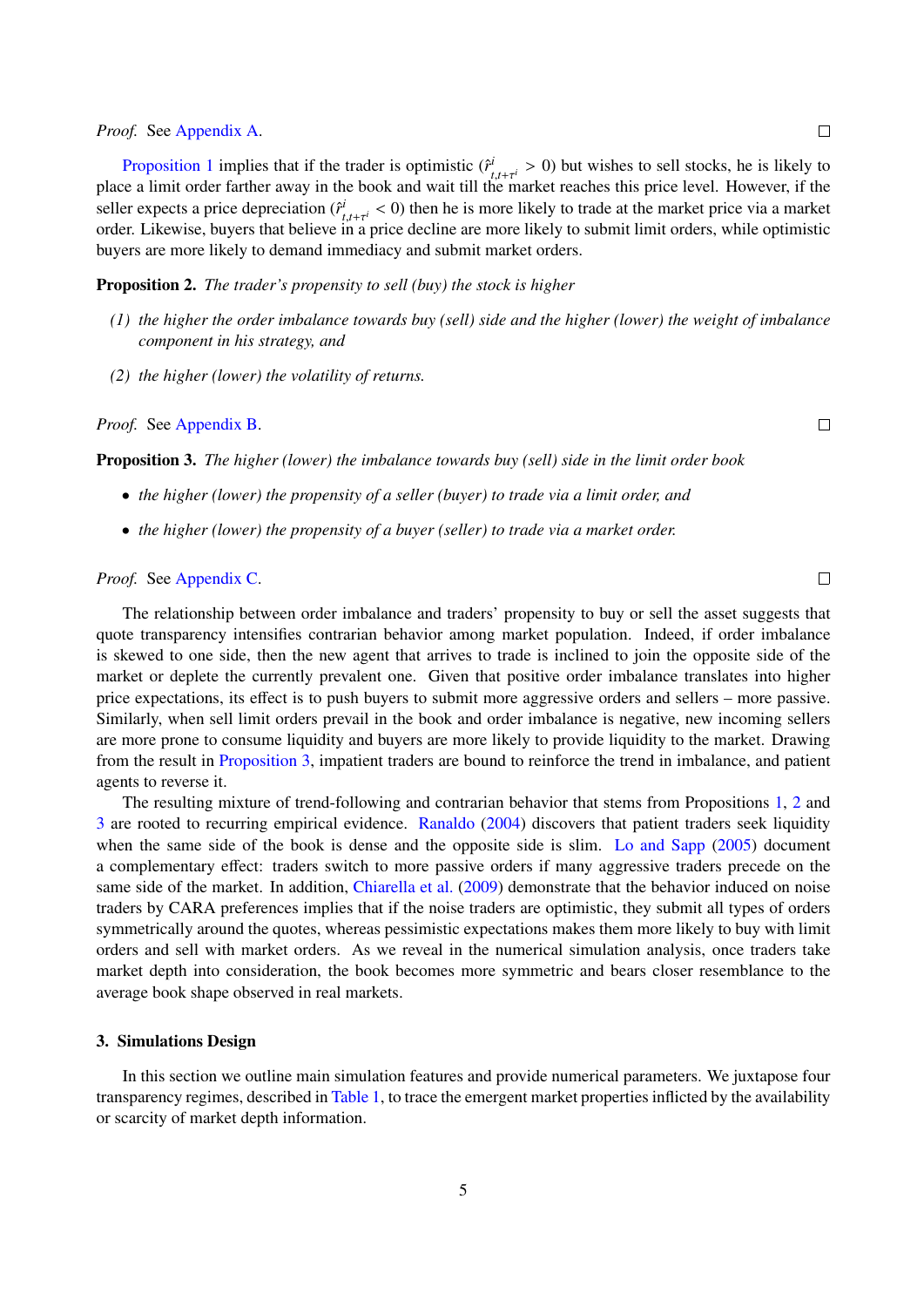We determine the order imbalance  $D_t$  here as the signed ratio between the total amount of stocks demanded  $Q_t^b$  and offered  $Q_t^a$  in the market as visible to traders at time *t* 

<span id="page-6-1"></span>
$$
D_t = \text{sgn}\left(Q_t^a - Q_t^b\right) \cdot \ln\left(1 - \frac{|Q_t^a - Q_t^b|}{Q_t^a + Q_t^b}\right). \tag{4}
$$

First, we consider a transparent market, where agents observe the depth of the entire limit order book before trading to collect information about the volumes  $Q_t^a$  and  $Q_t^b$ . While in certain markets such an assumption is perfectly viable (e.g. NYSE OpenBook), many other exchanges (e.g. Tokyo Stock Exchange, Euronext Paris) restrict the available information to only several best quotes on each side of the limit order book at any time. We define a quasi-transparent market that accommodates this exogenous transparency restriction. As typical to most exchanges, in our quasi-transparent market traders estimate the visible order imbalance  $D_t$ using only five top orders on the buy and sell sides respectively and formulate their strategies according to the same principle as in a transparent market.

<span id="page-6-0"></span>

|  |  | Table 1: The definitions of the five market transparency regimes. |
|--|--|-------------------------------------------------------------------|
|  |  |                                                                   |

| Transparency regime | Description                                                                               |
|---------------------|-------------------------------------------------------------------------------------------|
| Transparent         | Fundamentalist, noise and order imbalance impact with all quotes visible.                 |
| Quasi-transparent   | Fundamentalist, noise and order imbalance impact with only five best quotes visible.      |
| Opaque $(n)$        | Fundamentalist, noise and order imbalance impact with naive splitting via iceberg orders. |
| Opaque $(s)$        | Fundamentalist, noise and order imbalance impact with smart splitting via iceberg orders. |
| Dark                | Fundamentalist and noise impact.                                                          |

An alternative mode of regulating quote transparency, adopted by a wide range of trading venues is exogenous via iceberg orders, which allow traders to fix the limit price and leave a fraction of the order size temporarily hidden. We refer to this microstructure as an opaque market. Any trader in this opaque market can take advantage of an iceberg order to manage his exposure subject to an imposed minimum size. The algorithm for order submission is similar to our basic model with additional steps to determine the appropriateness of splitting via an iceberg order. We design the routine for the latter part based on some common observations from empirical research [\(DeWinne and D'Hondt,](#page-22-3) [2007;](#page-22-3) [Frey and Sandås,](#page-22-4) [2009;](#page-22-4) [Bessembinder et al.,](#page-21-5) [2009;](#page-21-5) [Buti and Rindi,](#page-21-6) [2013\)](#page-21-6), which is thoroughly explained further on in this section.

Finally, we include another benchmark – a dark market, where market depth is unknown to traders and does not affect their order placements directly.<sup>[3](#page-1-0)</sup>

#### *3.1. Iceberg Order Submissions*

Three types of risks are generally distinguished for iceberg orders: execution risk, pick-off risk, and exposure risk. Our framework embeds exposure risk into order submission strategy by virtue of its key variable – the visible part of the order book imbalance  $D_t$ . On the one hand, results in [Proposition 2](#page-5-2) and [3](#page-5-1) imply, for instance, that if a certain buyer chooses to display a large order, then subsequent traders are likely to sell via limit orders, so our trader risks not filling his order in time. On the other hand, if a subsequent trader that arrives at the market also decides to purchase the asset, then the latter is likely to use a more

 ${}^{3}$ It is not feasible to draw a rigorous comparison between the degree of transparency in quasi-transparent and opaque specifications: while a potentially larger fraction of market volumes is displayed in the opaque market, however, the information about the orders that cluster around the best quotes is usually of higher importance since most of the trading happens there. On the other hand, in dark pools, which is related to our dark regime, the distribution of orders can be more flat across the book, given that orders are confidential and carry no market impact.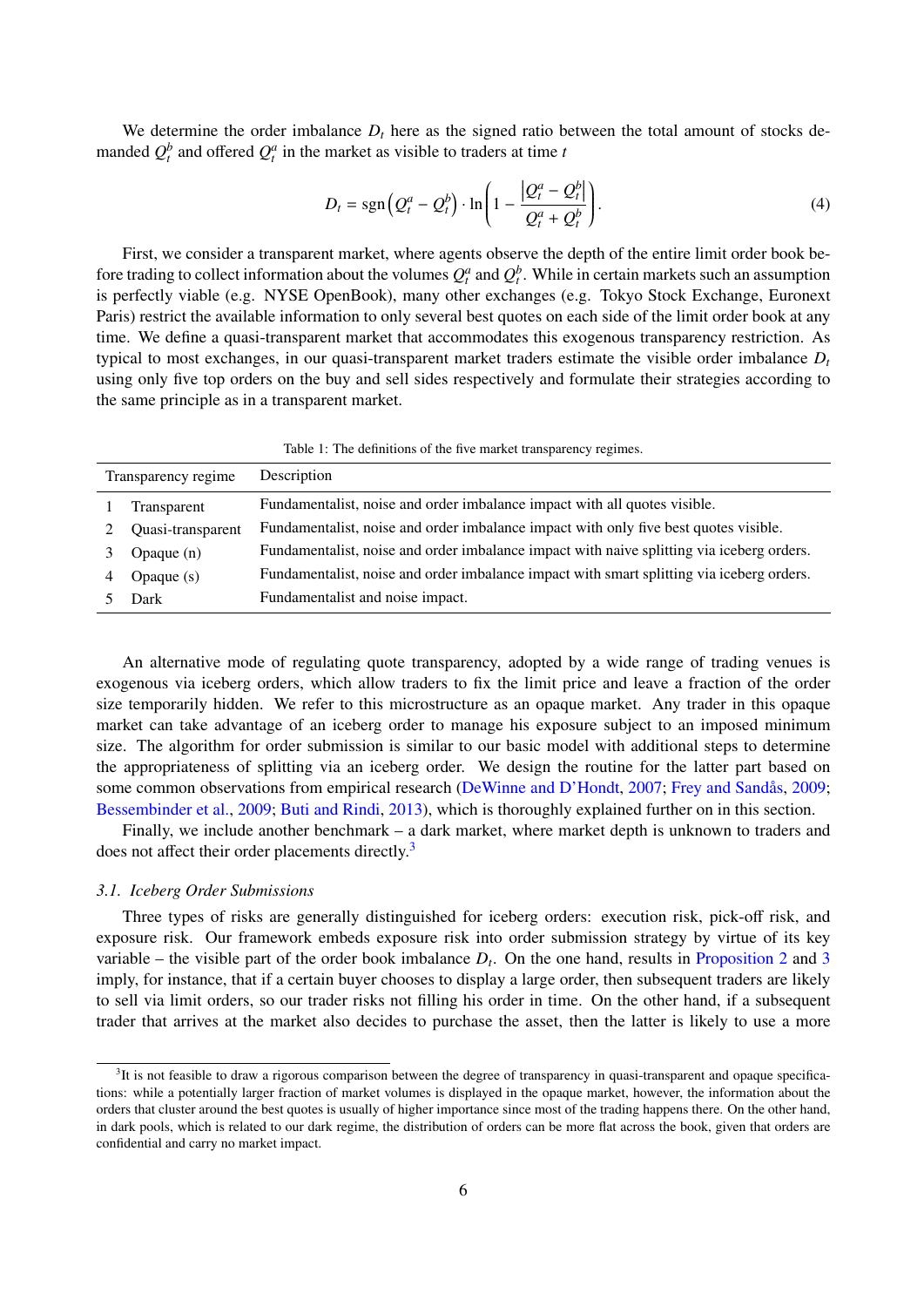aggressive buy order at a higher price and undercut the former one.<sup>[4](#page-1-0)</sup> This property captures exposure risk. While exposure considerations leads traders to minimize the visible size of their orders, the execution risk aspect plays antagonistic role by increasing it. In the opaque regime we devise additional rules, whereby execution risk governs the propensity of an agent to split his trade via an iceberg order.

First, the trader chooses his price  $p^i$  and total order size  $q^i$  as usual. If his order turns out to be a limit order and the total order size  $q^i$  is greater than the threshold  $\hat{q}$  imposed by the exchange,<sup>[5](#page-1-0)</sup> then he is eligible to use an iceberg order. Next the trader will determine the optimal peak size to be revealed in the limit order book.

First we consider a simplistic rule, that does not accommodate the trade-off between the risks involved with iceberg orders per se, but rather the addresses empirical finding [\(DeWinne and D'Hondt](#page-22-3) [\(2007\)](#page-22-3); [Bessem](#page-21-5)[binder et al.](#page-21-5) [\(2009\)](#page-21-5)) showing that traders are more likely to hide a portion of their orders when they have selected a large order size. Upon passing the minimum threshold  $\hat{q}$ , a trader with a *naive* mimetic strategy simply matches the visible peak size of his order to the average limit order size on the respective side of the book, plus a small perturbation

$$
q_V := q_t^i = (1 + 0.1\varepsilon)\bar{Q}_{t,t-\tau^i}^L,
$$
\n(5)

where  $\varepsilon \sim U(0, 1)$  and  $\overline{Q}^L_{t,t-\tau^d}$  is the average (visible) size of incoming limit orders to the relevant side of the hook over a period of time aboson over to the trader's time berizen  $\tau^i$ . This is a reasonab book over a period of time chosen equal to the trader's time horizon  $\tau^i$ . This is a reasonable assumption since without observing directly from the limit order book the sizes of individual limit orders, the traders can without observing directly from the limit order book the sizes of individual limit orders, the traders can use market statistics published by the exchange on the previous day to estimate the average limit order size. In addition, traders can monitor order flow to infer the sizes of incoming market and limit orders. This rule is in agreement with results from [Frey and Sandås](#page-22-4) [\(2009\)](#page-22-4) who find that traders try to mimic ordinary limit orders and with [Buti and Rindi](#page-21-6) [\(2013\)](#page-21-6) who demonstrate that in equilibrium the peak size chosen by large traders is equal to the order size of small traders.

Further, in order to incorporate additional empirical evidence, we consider a more sophisticate rule where pick size is chosen as follows:

<span id="page-7-0"></span>
$$
q_V := q_t^i = \begin{cases} \max\left(\hat{q}, \ q^i \frac{Q_{t,t-\tau^i}^M}{Q_{t,t-\tau^i}^L}\right), & \text{if } Q_{t,t-\tau^i}^M < Q_{t,t-\tau^i}^L\\ q^i, & \text{otherwise} \end{cases} \tag{6}
$$

where  $Q_{t,t-\tau i}^{M}$  is the cumulative volume of all market orders that arrived from the opposite side of the market *<sup>t</sup>*,*t*−τ in the past  $\tau^i$  periods, and  $Q^L_{t,t-\tau^i}$  is the cumulative volume of all limit orders that were submitted at the same<br>distance from the best quote or closer than the order of current agent i, on the same side of the distance from the best quote or closer than the order of current agent *i*, on the same side of the book, in the distance from the best quote or closer than the order of current agent *i*, on the same side of the book, in past  $\tau^i$ . Although traders are unable to infer the sizes of individual orders by observing the state of the limit order book, it is plausible to assume that they monitor the order flow and can observe the size of incom order book, it is plausible to assume that they monitor the order flow and can observe the size of incoming orders. The  $Q_{t}^{M}$  $\sum_{t,t-\tau}^{M} / Q_{t,\tau}^{L}$  $t_{t-\tau i}$  ratio in equation [\(6\)](#page-7-0) provides an estimate of the likelihood to get a fill within the  $t$ <sup>1</sup>. The lower this probability the higher the propertien of the order that is higher. This next  $\tau^i$  trading rounds. The lower this probability the higher the proportion of the order that is hidden. This rule is consistent with results achieved in earlier studies, and in particular with **Bessenbinder et al.** rule is consistent with results achieved in earlier studies, and in particular with [Bessembinder et al.](#page-21-5) [\(2009\)](#page-21-5) and [DeWinne and D'Hondt](#page-22-3) [\(2007\)](#page-22-3) who show that increased price aggressiveness is associated with shares exposed: impatient traders who seek quick execution use aggressively priced orders that are exposed while more patient traders, submitting non-marketable limit orders, tend to hide order size. This effect is captured by our rule as  $Q^L$  $t_{t-\tau'}$  increases, and *q<sub>V</sub>* decreases, as the price distance of the order from the best quote is also show that traders are more likely to hide part of their limit orders when increases. Empirical fundings also show that traders are more likely to hide part of their limit orders when when they submit orders on the weak side of the book [\(DeWinne and D'Hondt,](#page-22-3) [2007\)](#page-22-3). Market imbalance in our model does not affect the decision to hide directly, but it does so indirectly. [Proposition 2](#page-5-2) shows that if

<sup>&</sup>lt;sup>4</sup>This will be the case because  $\partial p_m / \partial \bar{D}_t > 0$  and  $\partial p_m / \partial \bar{D}_t > 0$ .<sup>5</sup>This assumption is compatible with requirements of many ex-

<sup>5</sup>This assumption is compatible with requirements of many exchanges, for instance, the minimum peak size of an iceberg order on Euronext is 10 times the unit of trading.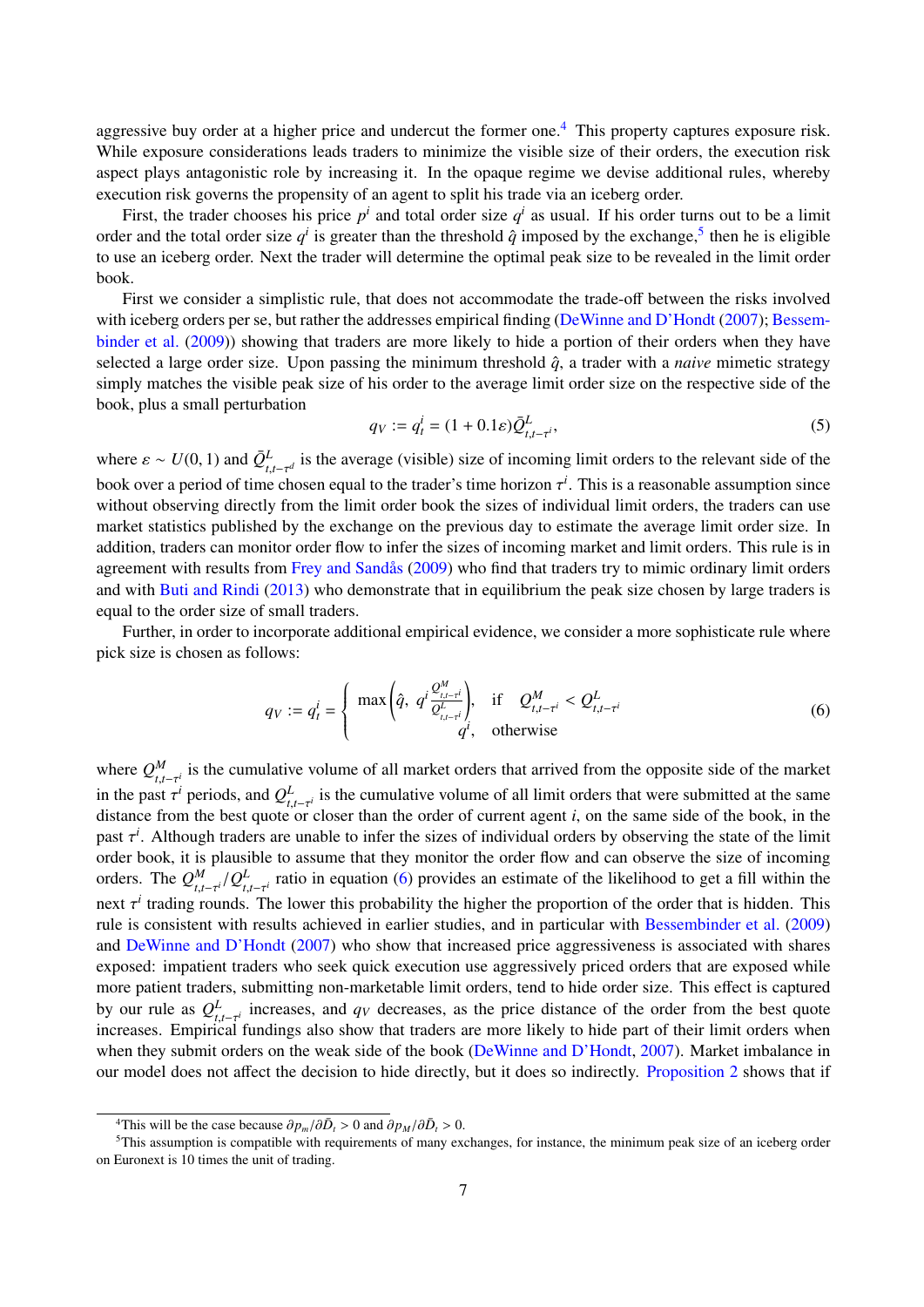the visible depth on the buy (sell) side is larger than on the sell (buy) side, then aggressive sells (buys) are less likely. Given that less aggressive orders are more likely to be hidden as a consequence of equation [\(6\)](#page-7-0), our model incorporates the feature suggested by [DeWinne and D'Hondt](#page-22-3) [\(2007\)](#page-22-3).

In our model we ignore the possibility that agents use sophisticate trading strategies to discover undisclosed liquidity and react to it. In real market, traders have an incentive to estimate the hidden depth when they form trading strategies because hidden depth reduces the price impact of market orders. [DeWinne and](#page-22-3) [D'Hondt](#page-22-3) [\(2007\)](#page-22-3) empirically find that hidden depth detection is possible and frequent, and the presence of hidden depth affects traders' behavior. [DeWinne and D'Hondt](#page-22-3) [\(2007\)](#page-22-3) and [Frey and Sandås](#page-22-4) [\(2009\)](#page-22-4) both show that the presence of hidden liquidity influences traders strategies: traders bid aggressively when they guess hidden liquidity at the best quote on the opposite side of the order book, suggesting that they do not associate hidden orders with informed trading. While we do not model the effect of hidden orders, if traders could correctly guess hidden depth on the opposite side of the market, their reaction would depend on how the detected depth impacts on order imbalance: if it reduces the imbalance then, by [Proposition 2,](#page-5-2) they would trade more aggressively, if it increases the imbalance then they would trade less aggressively. We could assume that a random proportion of hidden orders may be guessed, with different precisions, by different traders but, in our setting, this would simply represent an intermediate step between the transparent and the opaque markets. This is because our agents are not concerned with the price impact of their market orders but are concerned with the information content of limit orders. We thus disregard this intermediate setting and perform the comparison directly to the limit case of a fully transparent market.

#### *3.2. Simulation Parameters*

The parameter values adopted in the numerical simulations of the five market specifications are summarized in [Table 2.](#page-9-1) There is a fixed population of *N<sup>A</sup>* agents in the market, who are initially allocated a random amount of stocks uniformly distributed on the interval  $[0, N<sub>S</sub>]$  and an amount of cash  $[0, N<sub>S</sub> p<sub>0</sub>]$  with a maximum number of shares  $N<sub>S</sub>$  per trader and the common risk aversion factor  $\varphi$ . The price grid is determined by the minimum tick size Δ. The noise term  $\xi_t$  is normally distributed with dispersion  $\sigma_{\xi}^2$ . Agents trade<br>sequentially and in a random order. Agents with shorter time horizons are selected with higher probabiliti sequentially and in a random order. Agents with shorter time horizons are selected with higher probabilities to revise their orders.<sup>[6](#page-1-0)</sup> When called to trade, an agent determines his price interval [ $p_m$ ,  $p_M$ ] and draws any price *p* from that interval with an equal probability. If the trader already has an outstanding order in the book, it is replaced by a new one. Agents do not revise or cancel their orders prior to expiry otherwise. The trading horizons of agents are determined by a factor  $\tau$ , so that the average horizon is approximately two trading days  $\tau_d$  of 200 trading sessions. We assume that the fundamental asset value follows a mean reverting process with the long-run price level  $p^f$  and the expected reversion time of  $\tau^f$  periods. The fundamental price, order<br>imbalance and poise impact coefficients are drawn from three independent exponential distributions for th imbalance and noise impact coefficients are drawn from three independent exponential distributions for the entire population of traders:  $v_1^i \sim \exp(1/\sigma_{v_1}), v_2^i \sim \exp(1/\sigma_{v_2}), \eta^i \sim \exp(1/\sigma_{\eta}), \forall i = \overline{1, N_A}$ , and are fixed<br>during the course of trading. While we report results only for a specific set of parameters, we did run the during the course of trading. While we report results only for a specific set of parameters, we did run the simulations for a wide range of values of  $\sigma_{v_1}$  and  $\sigma_{v_2}$  in order to study the influence of different ratios be-<br>tween fundamentalist, imbalance and noise components on prices, order flows and the book, and estab tween fundamentalist, imbalance and noise components on prices, order flows and the book, and establish robustness of results.[7](#page-1-0)

Each simulation run consists of 150,000 rounds. Since every market simulation commences with an empty limit order book, we discard the first 50,000 rounds and analyze the data from the remaining 50,000 rounds, which comprises 500 trading days. In order to gauge how transparency regimes affect the collective behavior of heterogeneous traders and what emergent market properties they generate, we replicate each simulation 100 times and compute average estimates of the key market statistics. In the subsequent sections

<sup>&</sup>lt;sup>6</sup>The trading horizon of agent *i*, who is called to trade at time *t* satisfies:  $\tau^i = [\tau_i^e]$ , where  $\tau_i^e \sim U(\tau_m, \tau_m + \varepsilon_t)$ , with  $\varepsilon_t$  drawn from one trial distribution  $\varepsilon \sim \exp(\sigma^{\tau})$  for  $\tau = \min \tau^i$ ,  $\tau_{xx} = \max \tau^$ exponential distribution  $\varepsilon_t \sim \exp(\sigma_{\varepsilon}^{\tau})$  for  $\tau_m = \min_{i \in N_A} \tau$  $\int_i^i$ ,  $\tau_M = \max_{i \in N_A} \tau$ *i*, and  $\sigma_{\varepsilon}^{\tau} = \frac{1}{\tau_M - \tau_m}$ . In effect, at each time step *t* a trading horizon

<sup>(</sup>with the corresponding agent) is selected from a randomly chosen subset of total range  $[\tau_m, \tau_M]$ 

 $7$ [Appendix D](#page-21-7) highlights other important robustness evidence that reinforces our main findings.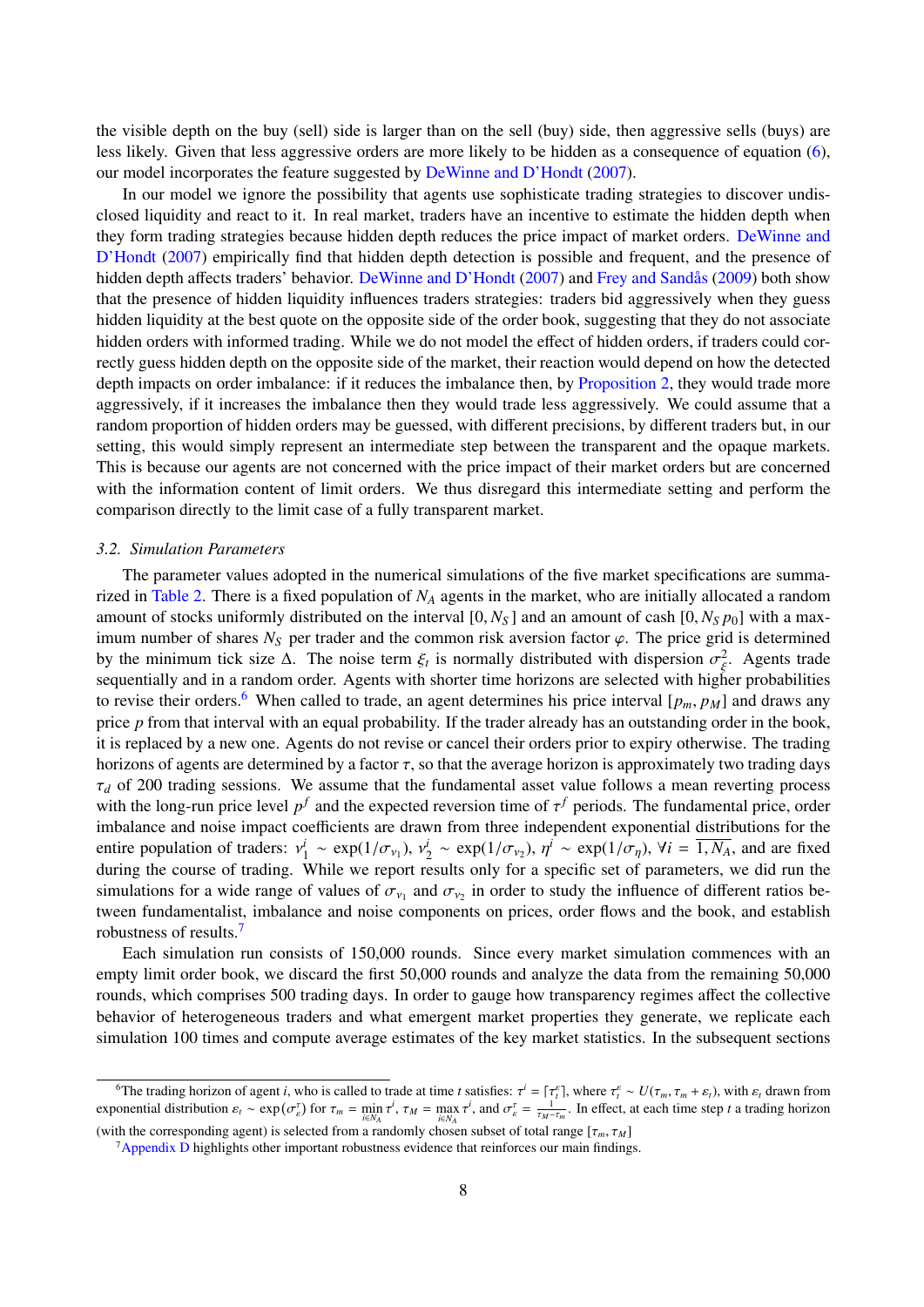| Parameter                 | Value                          | Parameter             | Value                  |
|---------------------------|--------------------------------|-----------------------|------------------------|
| number of agents          | $N_A = 5000$                   | time horizon          | $\tau = 200$           |
| number of stocks          | $N_{S} = 50$                   | day length            | $\tau_d = 200$         |
| initial fundamental price | $p^f = \pounds 200$            | fundamentalist impact | $\sigma_{v_1} = 0.1$   |
| reversion horizon         | $\tau^f = 10\tau_d$            | imbalance impact      | $\sigma_{v_2} = 0.011$ |
| noise volatility          | $\sigma_{\varepsilon} = 0.001$ | noise impact          | $\sigma_n = 0.01$      |
| tick size                 | $\Delta = \pounds 0.01$        | risk aversion         | $\varphi = 0.05$       |

<span id="page-9-1"></span>Table 2: Key input parameters of the numerical simulations.

we discuss the results of our numerical experiments in relation to empirical facts from double auction markets and to the principal research questions.

#### <span id="page-9-0"></span>4. Markets Quality Analysis

In this section we explore the consequences of reduced pre-trade transparency regimes on observable market characteristics. The main findings of our simulation analysis indicate strong preference towards opaque regime and the results are not contingent upon naive or smart iceberg order submission principles.

#### *4.1. Price Discovery and Transaction Costs*

The comparison of transaction price patterns generated independently in the five markets indicates that the availability of market depth information on average exacerbates the excursions from fundamental asset price. As was discovered in our earlier order flow analysis [\(Kovaleva and Iori,](#page-22-15) [2014\)](#page-22-15), full quote transparency mitigates traders' aggressiveness, limit orders tend to be smaller and more scattered in the book. The estimates in [Table 3](#page-10-0) reveal that the average transaction price deviates more from the fundamental value, as indicated by the increased price volatility, in the transparent and quasi-transparent markets because agents that demand immediacy in this market trade through several limit orders straightaway, skipping gaps in the book. The restriction of displayed depth to the five best quotes in a quasi-transparent market slightly reduces volatility at the expense of mild more underpricing. This rise in the volatility of prices and returns afflicts risk-averse investors and leads to a decline in the market activity, measured by the total number of executed trades and the cumulative trading volume over the whole 500-days period. In contrast, the opaque environment assists price discovery and the average transaction price remains close to the fundamental stock value, whether traders choose the visible order size with a smart or naive rule. According to the mechanism of traders' expectations formulated in [Proposition 2,](#page-5-2) sellers are motivated to hide their order size to alleviate the selling pressure and thus draw more buyers to the market, and vice versa for the buyers. This mechanism translates into higher volume of trading and increased efficiency in the opaque market relative to both transparent and quasi-transparent markets. While the trading volume and the total number of trades is increasing in opaque regimes, this is achieved with fewer market orders of larger size. For instance, under transparent and opaque (s) specifications the total number of market orders is 30,070.2 and 30,170.5 respectively. However, the average sizes of market orders are 24.38 and 26.16, which explains larger total trading volume in opaque case, even though the proportion of market orders is smaller according to [Table 6.](#page-13-0)

Yet, a more dramatic consequence of enhanced quote transparency is the widening of the bid-ask spread by 48% under full and quasi-transparency compared to the dark market. The contrast in evidence inflicted by the transparent and quasi-transparent policies is coherent with the explanation [Madhavan et al.](#page-22-6) [\(2005\)](#page-22-6), who advocate that too much transparency leads to higher volatility and execution costs. On the contrary, in the two opaque environments transaction costs (given by the spread) are significantly lower with a notable revival in trading activity (indicated by cumulative volumes transacted), almost matching the levels of a dark market.

We implement the first order stochastic dominance test to better quantify the effect of transparency on the bid-ask spread over the entire distribution, with values of the spread sampled at the end of each trading day,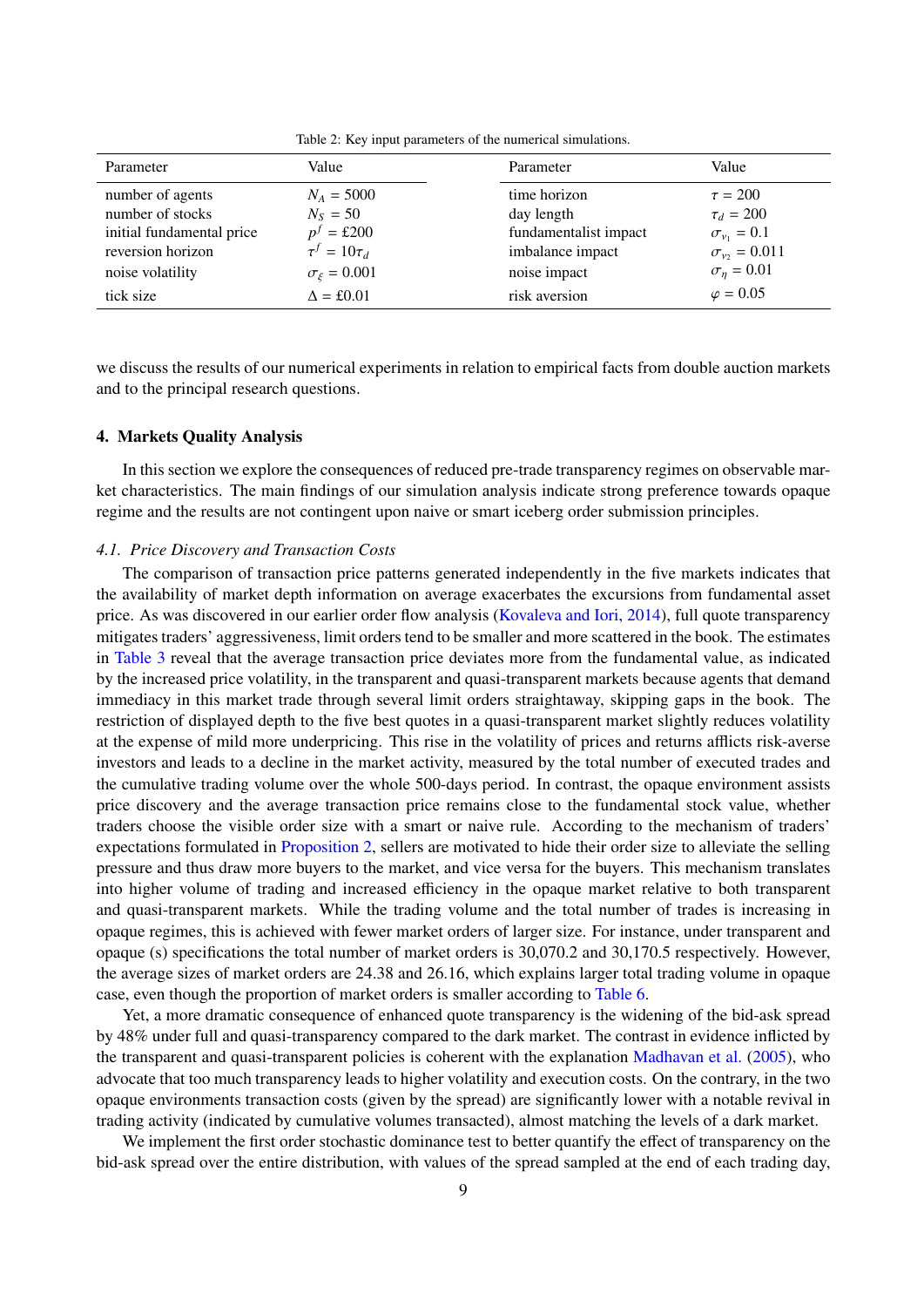| Indicator           | Transparency regime |               |              |              |           |
|---------------------|---------------------|---------------|--------------|--------------|-----------|
|                     | transparent         | quasi-transp. | opaque $(n)$ | opaque $(s)$ | dark      |
| Spread              | 1.0599              | 1.0422        | 0.7892       | 0.8732       | 0.7163    |
|                     | (0.0036)            | (0.0054)      | (0.0051)     | (0.0038)     | (0.0031)  |
| <b>Transactions</b> |                     |               |              |              |           |
| trading volume      | 739,273.8           | 742,623.3     | 831,586.1    | 863,742.9    | 860,529.4 |
|                     | (2,710.5)           | (3,512.1)     | (3,855.7)    | (4,064.5)    | (5,434.2) |
| no. trades          | 59,136.8            | 59,742.5      | 71,770.1     | 70,752.9     | 65,216.4  |
|                     | (297.9)             | (350.1)       | (314.0)      | (303.0)      | (396.7)   |
| trade size          | 12.52               | 12.44         | 11.61        | 12.22        | 13.20     |
|                     | (0.04)              | (0.04)        | (0.07)       | (0.06)       | (0.03)    |
| trade price         | 199.76              | 199.30        | 200.44       | 200.62       | 199.69    |
|                     | (0.08)              | (0.06)        | (0.06)       | (0.07)       | (0.03)    |
| Volatility          |                     |               |              |              |           |
| trade price         | 11.43               | 10.81         | 8.73         | 9.22         | 2.08      |
|                     | (0.09)              | (0.10)        | (0.12)       | (0.11)       | (0.01)    |
| return              | 0.0033              | 0.0032        | 0.0021       | 0.0024       | 0.0024    |
|                     | (0.0000)            | (0.0000)      | (0.0000)     | (0.0000)     | (0.0000)  |

<span id="page-10-0"></span>Table 3: Statistics of the bid-ask spread, trading volumes and prices under five transparency regimes. The results represent averages over 100 simulation runs.

and pulled together over all simulation runs. Using the methodology of [Barrett and Donald](#page-21-8) [\(2003\)](#page-21-8), we verify the null hypothesis:

<span id="page-10-1"></span>
$$
H_0: F \ge G \iff F(z) \ge G(z), \quad \forall z \in [0, \bar{z}], \tag{7}
$$

where *F* and *G* are the cumulative distribution functions associated with the independent samples of the bid-ask spread, drawn from two distinct transparency regimes.<sup>[8](#page-1-0)</sup> The outcomes of pairwise comparisons across the various transparency regimes, with p-values reported in [Table 4,](#page-11-0) generally coincide with the conclusion made on the basis of average spread estimates: for any given probability, the dark market provides the tightest spread, followed by opaque markets and then transparent and quasi-transparent cases. The test confirms that dark market dominates stochastically the other four market specifications almost surely (with probability 99.94-100%). The null hypothesis that the spread is tighter in opaque (n) market, where agents chose naively to trade via iceberg orders, rather than in opaque (s) market, with smart strategic splitting, is not rejected with probability 99.59%. We also observe that transparent is preferred to quasi-transparent market with probability 92.51%, as opposed to the conclusion from the average bid-ask spread relations in [Table 3.](#page-10-0)

Overall, our results on the implications of transparency for the bid-ask spread align with the experimental findings of [Bloomfield and O'Hara](#page-21-3) [\(1999\)](#page-21-3) and the empirical study of [Madhavan et al.](#page-22-6) [\(2005\)](#page-22-6).<sup>[9](#page-1-0)</sup> The results of [Bloomfield and O'Hara](#page-21-3) [\(1999\)](#page-21-3) are justified by the information asymmetry aspect (not modeled in our framework), whereby informed traders gain an option to hide partially their order sizes, by splitting via iceberg orders. [Madhavan et al.](#page-22-6) [\(2005\)](#page-22-6) associate higher execution costs in transparent regime on Toronto Stock Exchange with the unwillingness of traders to provide free options when their order sizes are fully

<sup>&</sup>lt;sup>8</sup>Note that we implicitly assume that tighter spread is preferred to a wide spread. Hence, the sign in inequality  $(7)$  differs from the situation discussed in [Barrett and Donald](#page-21-8) [\(2003\)](#page-21-8) and related studies, where the test was applied to welfare.

<sup>9</sup>Our experiments do not control for the direction in transparency regime changes, which proves essential in the empirical implementation of transparency rules. [Anand and Weaver](#page-21-1) [\(2004\)](#page-21-1), for instance, show that a ban and a subsequent reintroduction of iceberg orders cause different market reactions. With this caveat in mind, we only compare the correlations between the direction of the transparency regime change and the ensuing movements in market indicators.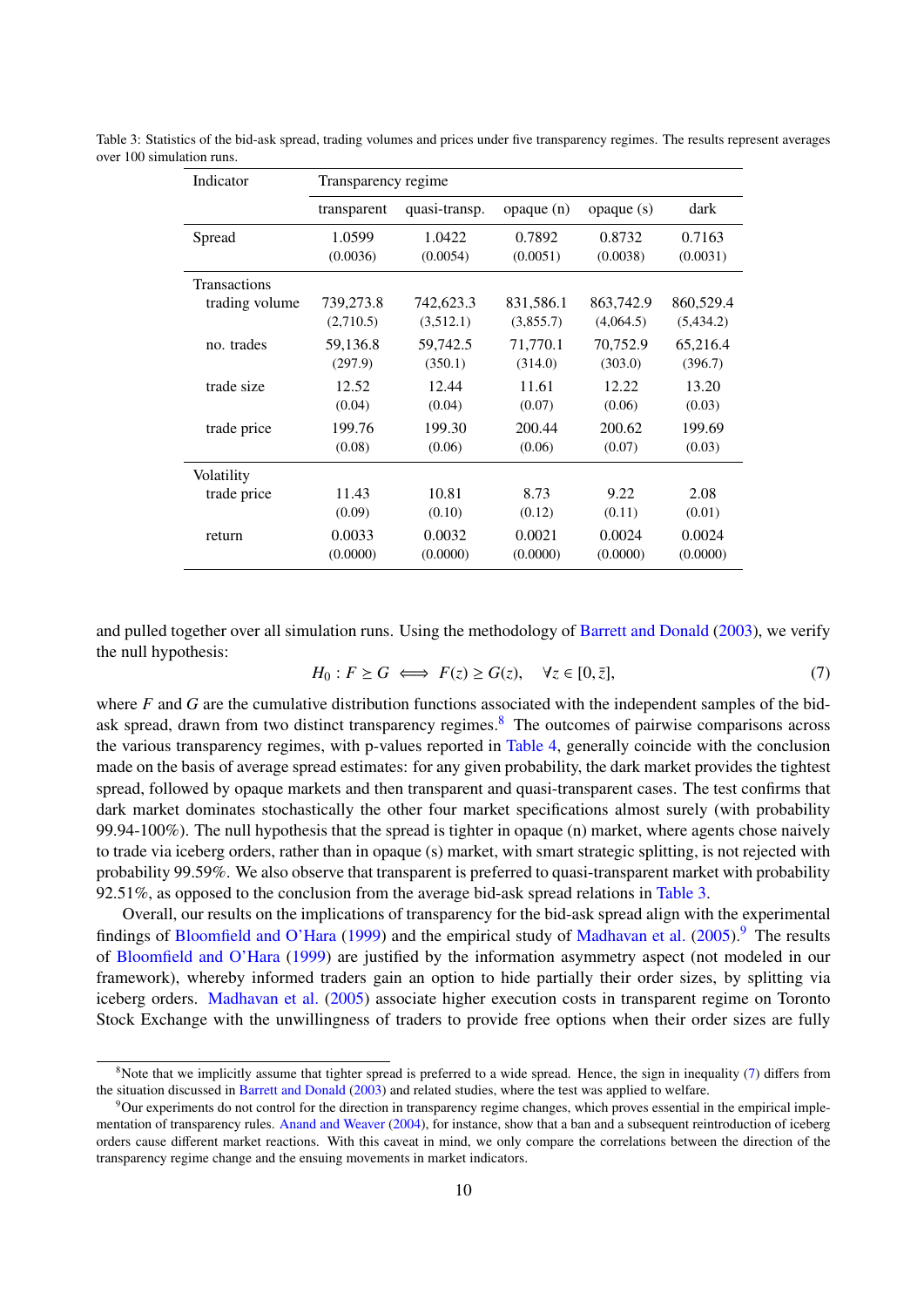| Transparency  |             |               |            |            |      |
|---------------|-------------|---------------|------------|------------|------|
| regimes       | transparent | quasi-transp. | opaque (n) | opaque (s) | dark |
| transparent   |             | 92.51         | 0.00       | 0.03       | 0.00 |
| quasi-transp. | 8.48        |               | 0.00       | 0.00       | 0.00 |
| opaque $(n)$  | 99.53       | 99.73         |            | 99.57      | 3.71 |
| opaque (s)    | 98.62       | 99.90         | 0.81       |            | 0.00 |
| dark          | 100.00      | 100.00        | 100.00     | 99.95      |      |

<span id="page-11-0"></span>Table 4: Test for first order stochastic dominance: p-values for the null hypothesis in equation [\(7\)](#page-10-1) that the distribution of spread (*F*) under specification in row *i* dominates the distribution of spread (*G*) under specification in column *j*.

disclosed. Regading the studies that discover the opposite effect of transparency on the spread, [Flood et al.](#page-22-5) [\(1999\)](#page-22-5) reason the narrowing of the bid-ask spread by the reduction in the search costs for the counterparty in their inter-dealer framework. [Henderhott and Jones](#page-22-1) [\(2005\)](#page-22-1) provide evidence that the quoted spreads widened after the electronic trading platform Island went completely dark in September 2002, mostly because traders migrated to other markets.

#### *4.2. Liquidity Indicators*

In the comparative examination of transparency regimes, we apply several methodologies to evaluate the key aspects of market liquidity, such as depth, breadth and resilience of the limit order book, and immediacy.

#### *4.2.1. Market Depth*

In terms of visible market depth, any increase of book transparency has an advantageous impact, as [Table 5](#page-12-0) depicts. We observe that full disclosure of market depth as well as endogenous disclosure regulation in the opaque market have a positive effect on the balance between total buy and sell volumes in the book. This reaction of traders to order book depth is in line with our analytical predictions stated in [Proposition 2](#page-5-2) and [3.](#page-5-1) Moreover, the effects of reduced pre-trade transparency on the book depth and trading volumes coincide with the effects documented by [Aitken et al.](#page-21-0) [\(2001\)](#page-21-0) and [Anand and Weaver](#page-21-1) [\(2004\)](#page-21-1) in their recent empirical research of the Australian and Toronto Stock Exchanges respectively. The visible order book imbalance in a quasi-transparent market is marginal on average and amounts to mere 2.3% of the actual imbalance, whereas the overall imbalance is more inclined towards buyers and partially reverts to the level of the dark market. Thereby, restricting the visibility of the book exogenously generates more uncertainty and more buyers queue in the book.

Most of the trading in the markets occurs near the best quotes, however, even full pre-trade transparency does not remove the imbalance between the buy and the sell depth. With only few quotes displayed, the risk of non-execution is mitigated by the agents' over-reaction to the observed imbalance and drastic price swings become less rare, confirmed by the volatility of the trade price [\(Table 3\)](#page-10-0). The visible volume in the opaque books exhibits the best balance between buy and sell sides as in a quasi-transparent setting. The displayed volume accounts for approximately 56-59% symmetrically for buyers and sellers in the former case, even though hidden volume is more likely to be created on the buy side of the limit order book than on the sell side or inside the spread. The balance between aggregate demand and supply improves: an average gap between buy and sell volumes shrinks to 15.4% and 17.5% of the total market depth in the opaque (n) and opaque (s) markets respectively, while in a quasi-transparent market the cleavage accounts for 34.1%, which exceeds the percentage imbalance of fully transparent regime.

#### *4.2.2. Order Flow and Conditional Aggressiveness*

Order flow is an undoubtedly rich source of information regarding liquidity motives of market participants. We distinguish between three order categories for buyers and sellers alike: market orders, aggressive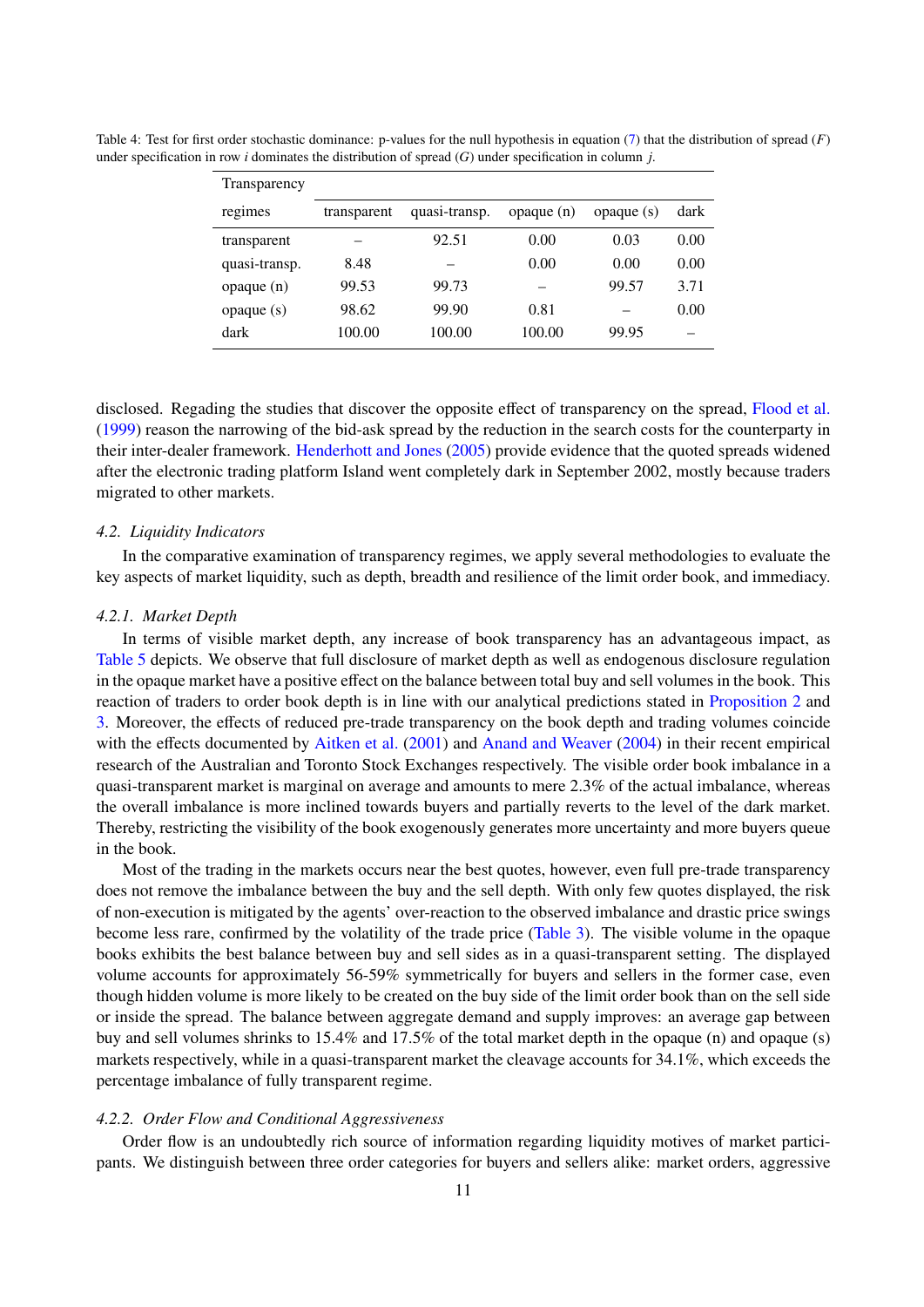| Indicator       | Transparency regime |               |              |              |       |
|-----------------|---------------------|---------------|--------------|--------------|-------|
|                 | transparent         | quasi-transp. | opaque $(n)$ | opaque $(s)$ | dark  |
| Buy depth       | 518.7               | 544.3         | 468.2        | 541.4        | 564.5 |
|                 | (3.5)               | (5.9)         | (3.7)        | (3.3)        | (3.6) |
| visible, %      | 100.0               | 9.2           | 56.2         | 58.1         | 0.0   |
|                 | (0.0)               | (0.1)         | (0.1)        | (0.2)        | (0.0) |
| Sell depth      | 322.4               | 267.1         | 343.2        | 379.9        | 234.8 |
|                 | (1.3)               | (1.0)         | (2.4)        | (2.3)        | (1.2) |
| visible, $%$    | 100.0               | 16.2          | 56.9         | 59.6         | 0.0   |
|                 | (0.0)               | (0.1)         | (0.1)        | (0.1)        | (0.0) |
| Total depth     | 841.1               | 811.4         | 811.4        | 921.3        | 799.3 |
|                 | (4.5)               | (6.1)         | (5.9)        | (5.4)        | (4.3) |
| visible, $%$    | 100.0               | 11.5          | 56.5         | 58.7         | 0.0   |
|                 | (0.0)               | (0.1)         | (0.1)        | (0.1)        | (0.0) |
| Order imbalance | 196.3               | 277.2         | 125.0        | 161.6        | 329.7 |
|                 | (2.8)               | (5.9)         | (1.8)        | (1.9)        | (3.3) |
| visible, $%$    | 100.0               | 2.3           | 54.3         | 54.5         | 0.0   |
|                 | (0.0)               | (0.0)         | (0.3)        | (0.5)        | (0.0) |

<span id="page-12-0"></span>Table 5: Statistics of market depth and imbalance under five transparency regimes. The results represent averages over 100 simulation runs.

limit orders inside the spread, and passive limit orders further away in the book outside the spread.

The distribution of orders that are submitted to the market reported in [Table 6](#page-13-0) confirms that in transparent environments agents are reluctant to provide free option to trade, as evidenced by [Moinas](#page-22-2) [\(2010\)](#page-22-2) and [Mad](#page-22-6)[havan et al.](#page-22-6) [\(2005\)](#page-22-6), and rely on market orders instead. This results in reduced liquidity of the limit order book and pushes the market price of the asset down [\(Table 3\)](#page-10-0). We observe that in the opaque regimes about a quarter of all limit orders, both submitted within the bid-ask spread and outside it, have a hidden part. Even though iceberg order detection is not directly incorporated in trader's submission strategies, we replicate the findings of [DeWinne and D'Hondt](#page-22-3) [\(2007\)](#page-22-3) and [Frey and Sandås](#page-22-4) [\(2009\)](#page-22-4), which suggest that agents bid aggressively when there are hidden orders on the opposite side of the order book, because the price impact from the aggressive order tends to be small: the total hidden depth in opaque (n) market is larger than in opaque (s) market, resulting in the higher probability of limit order placement inside the spread is the former.

In order to dissect these liquidity patterns we assign order sequences into the following categories:

- undercutting (UC),
- resilient liquidity (RS),
- transient liquidity (TR), and
- depletion of liquidity (DP).

The grouping of 36 possible order placement events into these four categories is visually represented in [Table 7.](#page-13-1) Property UC is the aggregate probability of those order sequences when aggressive limit orders undercut passive limit orders by price, which represents tight competition for liquidity provision. The second property, RS, unites the events whereupon a passive order succeeds an aggressive order: when the latter sweeps liquidity at the best quote or quotes, then a new order arrives to replenish consumed liquidity. Transient liquidity TR is a mirror situation to resilient liquidity: if a limit order improves market depth, the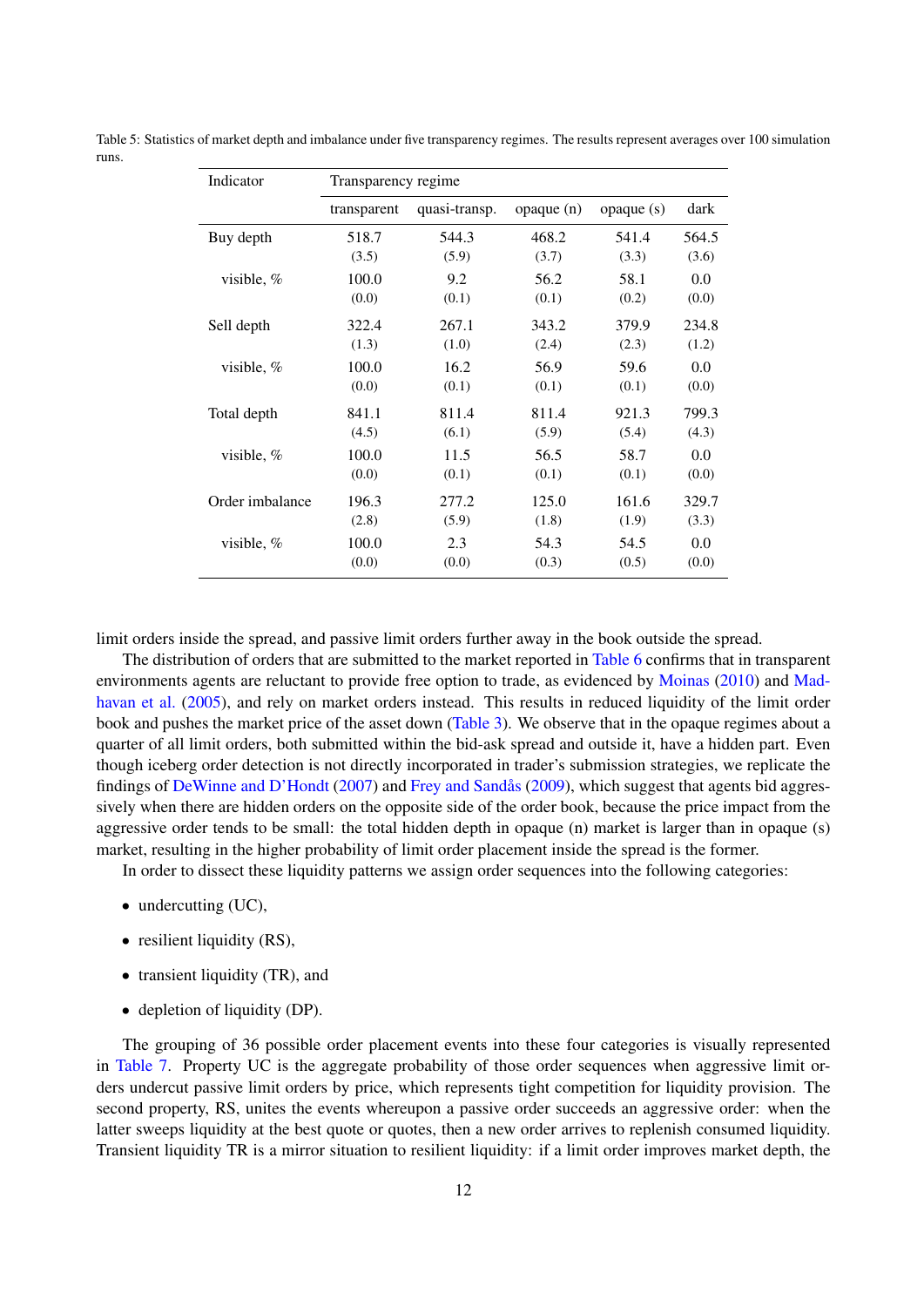| Indicator           | Transparency regime |               |              |              |        |
|---------------------|---------------------|---------------|--------------|--------------|--------|
|                     | transparent         | quasi-transp. | opaque $(n)$ | opaque $(s)$ | dark   |
| <b>Submissions</b>  |                     |               |              |              |        |
| market orders       | 32.04               | 32.71         | 27.08        | 27.32        | 34.09  |
|                     | (0.07)              | (0.08)        | (0.08)       | (0.08)       | (0.04) |
| limit in spread     | 21.54               | 21.46         | 21.31        | 16.93        | 24.99  |
|                     | (0.02)              | (0.02)        | (0.03)       | (0.02)       | (0.03) |
| iceberg/standard, % |                     |               | 23.02        | 17.67        |        |
|                     |                     |               | (0.07)       | (0.12)       |        |
| limit out spread    | 46.42               | 45.83         | 51.60        | 55.76        | 40.92  |
|                     | (0.15)              | (0.24)        | (0.23)       | (0.20)       | (0.07) |
| iceberg/standard, % |                     |               | 23.91        | 25.85        |        |
|                     |                     |               | (0.10)       | (0.08)       |        |
| Cancellations       |                     |               |              |              |        |
| standard limit      | 40.13               | 38.98         | 29.40        | 29.51        | 27.44  |
|                     | (0.42)              | (0.47)        | (0.28)       | (0.27)       | (0.11) |
| iceberg             |                     |               | 12.75        | 16.21        |        |
|                     |                     |               | (0.69)       | (0.56)       |        |

<span id="page-13-0"></span>Table 6: Order submissions by type (as a percentage of all submitted orders) and cancellations (as a percentage of submitted orders of a given type) under five transparency regimes. The results represent averages over 100 simulation runs.

ensuing trader fills orders on the same side of the market. Lastly, property DP indicates a chain of aggressive trades.

<span id="page-13-1"></span>

| Table 7: The diagram of liquidity provision patterns based on conditional order distributions. Each value in this table would be the |  |  |
|--------------------------------------------------------------------------------------------------------------------------------------|--|--|
| probability an order type in row $i$ arrives after order type in column $j$ given the probability of $i$ .                           |  |  |

|                       | market buy | limit buy |            | market sell | limit sell |            |
|-----------------------|------------|-----------|------------|-------------|------------|------------|
|                       |            | in spread | out spread |             | in spread  | out spread |
| market buy            | DP         |           |            | DP          | TR         |            |
| limit buy in spread   |            | UC        |            | <b>RS</b>   |            |            |
| limit buy out spread  |            |           |            |             |            |            |
| market sell           | DP         | TR        |            | DP          |            |            |
| limit sell in spread  | <b>RS</b>  |           |            |             | <b>UC</b>  |            |
| limit sell out spread |            |           |            |             |            |            |

For the quantitative assessment of the defined patterns we sum unconditional probabilities of those events that fall within the corresponding group as highlighted in [Table 7.](#page-13-1) As follows from [Table 8,](#page-14-0) there is a significant difference in the distribution of the four liquidity patterns across transparency regimes. Property UC is the highest in the dark market: indeed, the rotation among the agents that place orders inside the book indicates increased competition among traders to provide liquidity, as registered in cumulative trading volumes [\(Table 3\)](#page-10-0), because when order sizes are fully observed, large aggressive orders are more likely to occur. However, when the degree of order book transparency is endogenously determined by the agents, as it is in the opaque markets, undercutting becomes less frequent. Our justification of this effect is similar to the argument of [Buti and Rindi](#page-21-6) [\(2013\)](#page-21-6): since iceberg orders enable traders to control their exposure, they lower incentives for the incoming traders to undercut. Property TR is a little stronger in a transparent and especially a quasi-transparent market with partial information about the volumes, suggesting that liquidity is sporadic. I both opaque cases liquidity is more persistent, driven by the same feature the averts undercutting.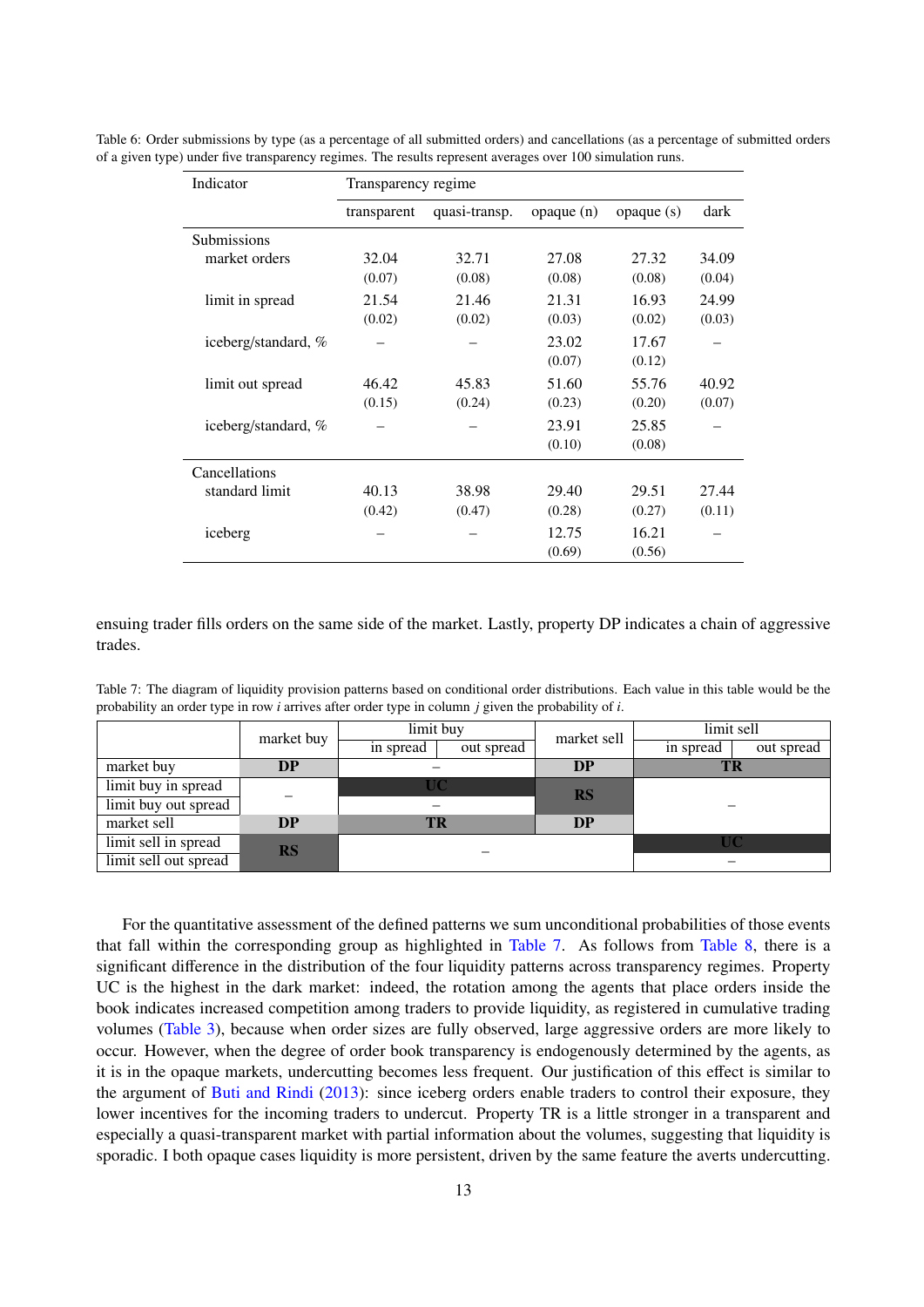| Property  | Transparency regime |               |              |            |        |
|-----------|---------------------|---------------|--------------|------------|--------|
|           | transparent         | quasi-transp. | opaque $(n)$ | opaque (s) | dark   |
| UC.       | 6.51                | 6.50          | 4.47         | 4.66       | 7.48   |
|           | (0.02)              | (0.01)        | (0.01)       | (0.01)     | (0.03) |
| <b>RS</b> | 13.32               | 13.84         | 11.11        | 11.33      | 13.16  |
|           | (0.05)              | (0.05)        | (0.05)       | (0.05)     | (0.02) |
| TR.       | 12.61               | 13.15         | 10.34        | 10.53      | 12.10  |
|           | (0.05)              | (0.04)        | (0.04)       | (0.05)     | (0.01) |
| DP        | 9.91                | 10.34         | 9.32         | 9.28       | 11.05  |
|           | (0.10)              | (0.10)        | (0.09)       | (0.10)     | (0.04) |

<span id="page-14-0"></span>Table 8: The estimates of liquidity provision patterns based on conditional order distributions under five transparency regimes. The results represent averages over 100 simulation runs.

Accordingly, the resilience property of the book mildly subsides as agents gain full information about quote depth and improves in opaque markets. There is a high demand for immediacy on both sides of the book and arriving agents trade with existing orders and widen the bid-ask spread, as indicated by property DP in a quasi-transparent regime. Implementation of iceberg orders, especially when the choice of the visible size is based on the ratio between market and limit order arrivals – smart splitting, – helps to avoid systematic depletion of the book.

#### *4.2.3. Liquidity Ratios*

Unlike quote-driven markets where a market maker is responsible for supplying liquidity, in pure orderdriven markets traders themselves generate liquidity. In this contest the prevalence of passive orders that fill the book or, on the contrary, aggressive orders that consume market depth provides an insight into the market liquidity level. We define another liquidity indicator that captures the structure of the order flow in terms of market versus limit orders. More precisely, we measure the relation

$$
\text{Liquidity Provision} = \sum_{t=\tau_d}^{N_d} \left( \frac{Q_{t,t-\tau_d}^{M(b)}}{Q_{t,t-\tau_d}^{L(a)}} + \frac{Q_{t,t-\tau_d}^{M(a)}}{Q_{t,t-\tau_d}^{L(b)}} \right) / 2N_d, \tag{8}
$$

where  $Q_{t,t-\tau_A}^{M(b)}$  and  $Q_{t,t-\tau_A}^{M(a)}$  are the cumulative volumes of buy and sell market orders, respectively, that arrived *<sup>t</sup>*,*t*−τ*<sup>d</sup> <sup>t</sup>*,*t*−τ*<sup>d</sup>* that were submitted in the past day  $\tau_d$  up to time *t*,  $Q_{t,t-\tau_d}^{L(b)}$  and  $Q_{t,t-\tau_d}^{L(a)}$  are the corresponding quantities for the value of this indicator is buy and sell limit orders, and  $N_d$  is the total number of days in the sample. The value of this indicator is bounded between zero and one. The lower the liquidity provision ratio is, th thicker is the limit order book at any point in time. Abundant passive liquidity in the market with a weaker stream of incoming market orders is associated with near-zero values of the ratio, indicating divergence in the sellers' and buyers' valuation of the asset. A liquidity provision ratio close to unity implies that there is a high demand for immediacy and insufficient liquidity in the market. A well balanced market, therefore, is characterized by a low liquidity provision in the region of 0.5, when there is an active trading with a fair market depth at any point in time.

Simulation outcomes in [Table 9](#page-15-0) reveal that the dark market yields the highest liquidity provision coefficient, whereas the quasi-transparent regime reconciles the demand and supply of liquidity. This observation reflects that availability of market depth information increases the heterogeneity between agents and thickens the limit order book, which, in turn, impedes the price discovery process despite the common observable fundamental stock price. Conversely, limited market depth disclosure accelerates price discovery by balancing passive agents and those who seek immediacy. In this respect the opaque market furnishes the most efficient rules.

We also estimate the composite measure of liquidity proposed by [Chordia et al.](#page-22-16) [\(2001\)](#page-22-16) in their empirical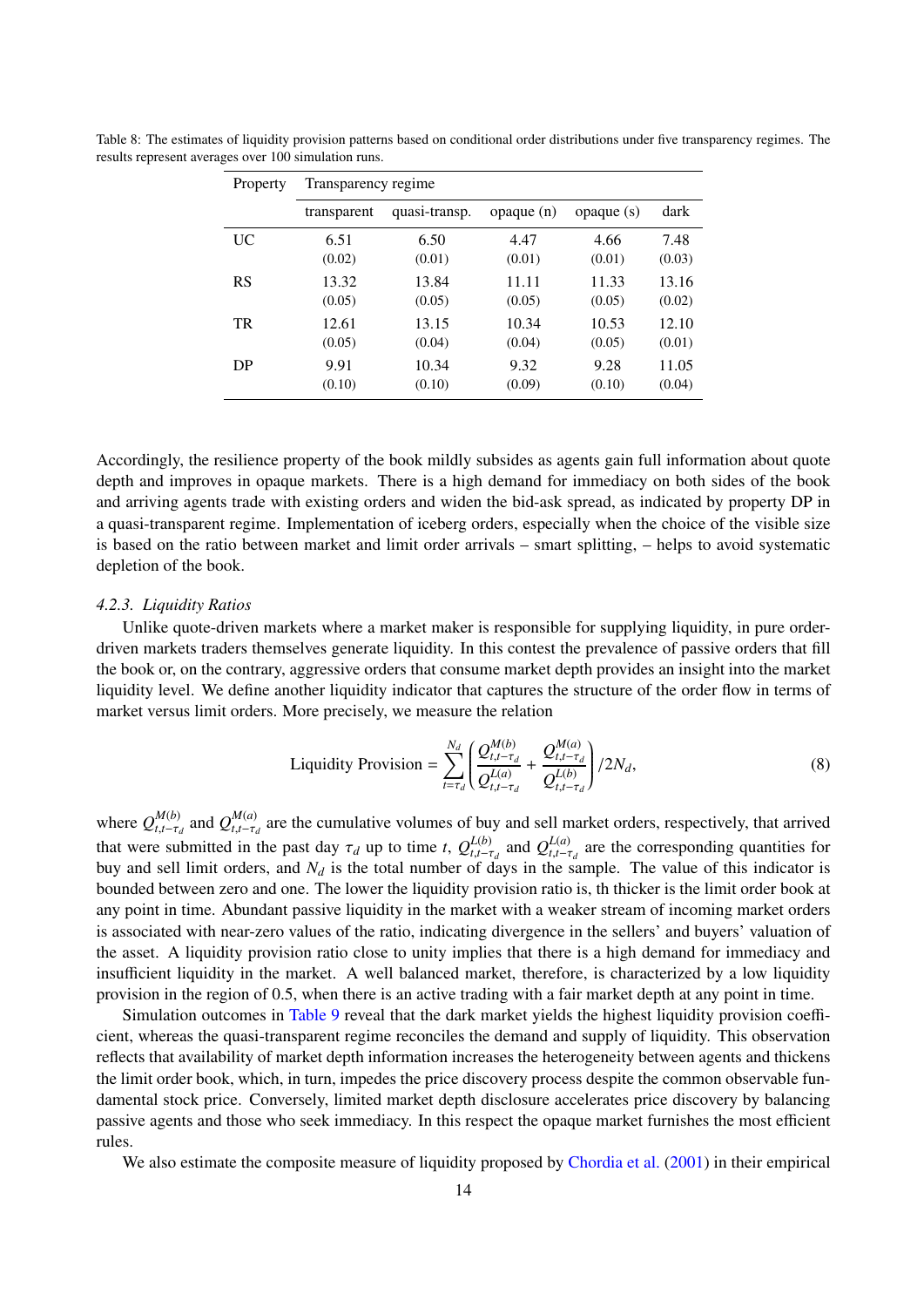<span id="page-15-0"></span>Table 9: The summary of liquidity indicators under five transparency regimes. The results represent averages over 100 simulation runs with the standard deviations provided in parentheses.

| Indicator           | Transparency regime |               |            |              |          |
|---------------------|---------------------|---------------|------------|--------------|----------|
|                     | transparent         | quasi-transp. | opaque (n) | opaque $(s)$ | dark     |
| Liquidity provision | 0.4039              | 0.4380        | 0.2732     | 0.3189       | 0.7447   |
|                     | (0.0000)            | (0.0000)      | (0.0000)   | (0.0000)     | (0.0000) |
| Composite liquidity | 2.2909              | 2.2752        | 1.9426     | 2.0002       | 1.5710   |
|                     | (0.0465)            | (0.0445)      | (0.0321)   | (0.0546)     | (0.0279) |
| Kyle's lambda       | 0.0164              | 0.0160        | 0.0027     | 0.0039       | 0.0135   |
|                     | (0.0001)            | (0.0001)      | (0.0000)   | (0.0000)     | (0.0001) |

analysis to evaluate the average slope of the liquidity function. This measure is calculated as

Composite Liquidity = 
$$
\frac{\%QuotedSpread}{\$Depth}
$$
, (9)

where %QuotedSpread is the quoted bid-ask spread divided by the mid-point of the quote (in percent), and \$Depth is the average of the ask depth times ask price and bid depth times bid price. Consistent with the story of [Chordia et al.](#page-22-16) [\(2001\)](#page-22-16) and our earlier observations on average bid-ask spread and order book depth in [Ta](#page-10-0)[ble 3,](#page-10-0) we find that Composite Liquidity is highest in the transparent market, where the slowed trading activity appears to cause a small increase in market depth as well as an increase in quoted spreads, as evidenced by the estimates of averages of these variables.

#### *4.2.4. Price Impact*

Finally, we obtain the estimates of the liquidity indicator proposed in the paper by [Kyle](#page-22-17) [\(1985\)](#page-22-17), usually referred to in the literature as Kyle's lambda. This indicator essentially embraces several aspects of liquidity including market resilience and depth, and is associated with the price impact of aggressive trades. For each executed trade we record the signed order flow  $q_t$  that is assumed positive for the buyer-initiated trades and negative for seller-initiated trades, the change in the price  $\Delta p_t$  inflicted by the trade and the average asset return  $\bar{r}_t$ . Using the data from 100,000 trading rounds we estimate the following equation:

$$
\Delta p_t = \lambda^K q_t + \mu \bar{r}_t + \zeta_t. \tag{10}
$$

The coefficient  $\hat{\lambda}^K$  is reciprocal to liquidity: the higher is  $\hat{\lambda}^K$ , the more drastic effect an aggressive order makes on the limit order book depth and the wider is the resulting spread.

The lowest estimate of Kyle's lambda is for the opaque market which is entirely consistent with the idea of exposure control via iceberg orders. Consider, for example, a large market sell that exhausts all visible volume at the best bid and then new peaks are released at this price providing additional fills to the impatient seller. The same mechanism is activated for the neighboring buy quotes, and thereby slows down the seller walking down the book and alleviates the total price decrease created by his aggressive trade. Receded price impact in opaque regimes also relates to the study of stocks traded on the Madrid Stock Exchange by [Pardo](#page-22-7) [and Pascual](#page-22-7) [\(2012\)](#page-22-7), who document that spreads do not widen and depth does not shrink after hidden order executions. The crucial driver in generating this result is the capability of traders to regulate the displayed order sizes and to find an optimal trade-off between exposure risk, that pushes them to minimize the peak size, and execution risk, that requires larger peak size.

The next best market in terms of price impact appears to be the dark market, according to results in [Table 9.](#page-15-0) However, recall that unlike real order books a simulated dark market generates intensive order clustering around the best quotes with sparse submissions farther away. This is the reason why under this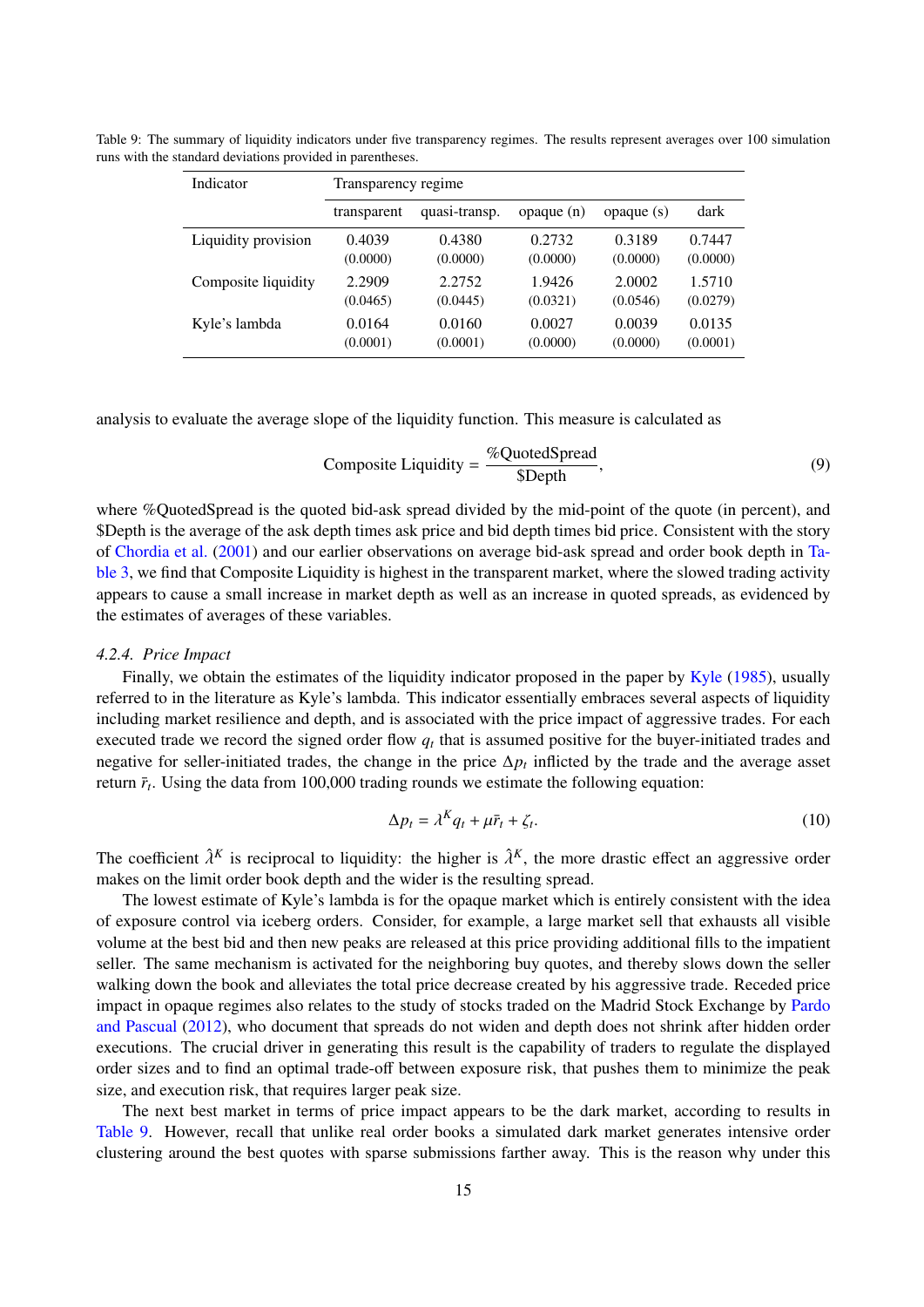market specification the impact of trades is moderate – there are simply too few counterparties far from the current asset price. Hence, the value of  $\lambda^K$  in this case is not very indicative. Regarding the empirical findings on this topic, [Anand and Weaver](#page-21-1) [\(2004\)](#page-21-1) apply this comprehensive liquidity measure and find that neither a ban, nor a reintroduction of hidden orders provokes liquidity adjustments. Exogenously reduced transparency pertains a marginally smaller price impact than perfect transparency in our simulations. We conclude that intermediate levels of transparency in displayed quote depth, and particularly the opaque microstructure, stimulate liquidity measured by the Kyle's lambda.

#### <span id="page-16-0"></span>5. Concluding Remarks

This paper provided an extensive analysis of the impact that distinct pre-trade quote transparency rules pertain for market performance. We include in our scope two extreme policies – transparent and dark, as well as two intermediate cases: a market with only top five orders visible on each side of the book – a quasitransparent market, and a market with a permission to use iceberg orders for large trades – an opaque market with two different decision rules for iceberg orders. The evidence on benefits and adverse effects caused by limited market transparency is gained in the artificial double auction market simulations.

The core implication of our numerical simulations is that perfect transparency is harmful. At the same time, partial disclosure of order book depth entails reverse effects, depending on the concrete policy chosen. Both the quasi-transparent and opaque regimes intensify the speed of trading relative to the transparent market: the cumulative transacted volume increases while the non-execution risk of limit orders moderates. In the quasi-transparent market traders are more prone to seek immediacy and hesitate to fill the book, which, in turn, becomes on average thinner than under full depth disclosure rule. Not surprisingly, the control over disclosed depth information impedes the price discovery process, with buyers dragging the price down and a persistent gap between the buy and sell sides of the book.

In contrast, the opaque microstructure preserves market stability better than any other regime: the limit order book is more symmetric, the departures of transaction price from fundamental asset value are weaker and the volatility of returns is the lowest. In addition, this reduced transparency regime protects patient limit order traders from being picked-off to a certain degree, and, as a consequence, relieves the average transaction costs in the market measured by the bid-ask spread.

It follows from the experiments reported in this paper that markets with hidden layers ensure more solid liquidity and smaller price impact of aggressive trades. Also, such markets are more active and carry out substantial trading volumes in line with [Aitken et al.](#page-21-0) [\(2001\)](#page-21-0); [Anand and Weaver](#page-21-1) [\(2004\)](#page-21-1); [Madhavan et al.](#page-22-6) [\(2005\)](#page-22-6). Restricting quote transparency to several best quotes has negligible influence on market profile. Based on the numerical market simulations, [Yamamoto](#page-22-11) [\(2011\)](#page-22-11) also concludes that the level of pre-trade transparency is not crucial in terms of market performance and long memory. It is coherent with the real market observations that suggest that most of the asset pricing information is encapsulated in the best bid and ask, and any information beyond the best quotes has marginal influence on the direction of trading. Moreover, the distribution of the recorded limit orders under restricted quote information remains rather sparse as in the case of perfect transparency and abundant aggregate market depth does not result in liquidity improvement since many of the orders are placed too far away from the quotes and expire unfilled. At the same time, the gaps in the book result in more dramatic price swings and higher volatility in returns as compared to an absolutely transparent market environment. Issuing the traders a permission to choose themselves the revealed order size allows to circumvent these problems. The empirical outcome closest to our opaque market simulations was achieved by [Madhavan et al.](#page-22-6) [\(2005\)](#page-22-6) who propose a theoretical framework in their earlier research and reconcile it with the Toronto Stock Exchange (TSE) data. In fact, the TSE served as a prototype for most of automated trading systems in existence, including our artificial market, which justifies extrapolation of their results to similar microstructures and amplifies the significance of our findings.

In summary, full quote transparency incurs substantial transaction costs for investors and dampens trading activity in an order-driven market, and exogenous restriction of displayed quote depth does not alter substantially the dynamics. On the other hand, the endogenous restriction of displayed quote depth via iceberg orders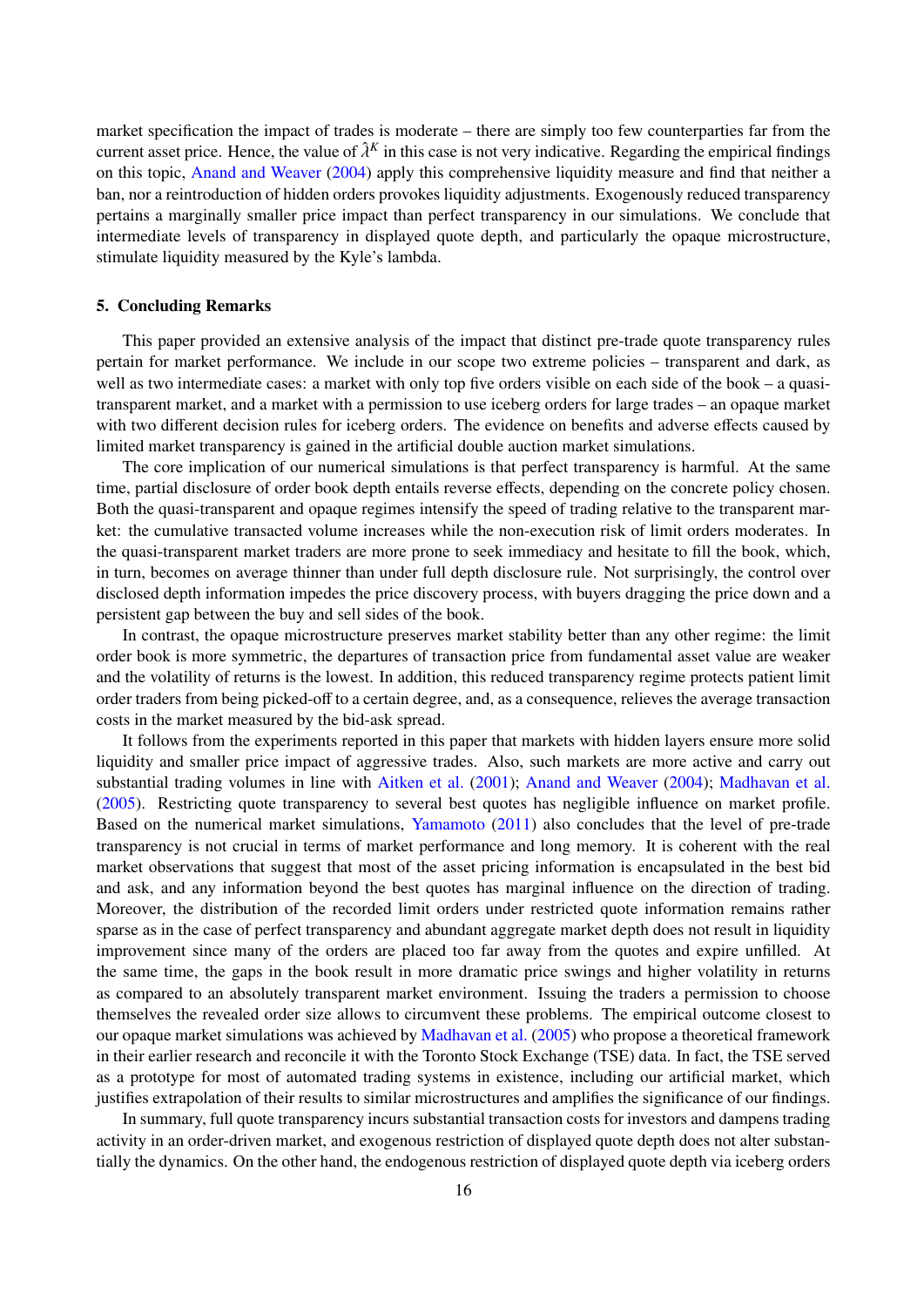appears to improve market quality in multiple dimensions.

Insofar, this study has revealed some important distinctions between two types of moderate transparency regimes and emphasized the benefits of iceberg orders. In practice, 'undisplayed' orders, their implementation and priority protocols, are quite diverse. It is valuable, therefore, to comprehend what patterns emerge when sophisticated traders apply strategically these exposure management tools. In order to address this problem, we aim to examine, in a subsequent paper, market profiles resulting from a variety of iceberg schemes and discretionary orders via agent-based simulations with learning.

Another direction for our future research would be to consider the implications of multiple trading venues for a given asset – the co-existence of a main transparent exchange and alternative less transparent markets. For instance, the EU financial markets regulation, articulated in MiFID II (Markets in Financial Instruments Directive), prescribes a double cap mechanism on the total trading volumes that can be executed in opaque markets, striving to secure the predominance of transparent exchanges. In relation to this problem one can question whether opaque segments can stipulate systemic risk and whether the restrictions imposed on the volumes executed in opaque markets can deplete overall liquidity.

#### Acknowledgement

The authors would like to acknowledge three anonymous reviewers, the participants of the 20th International Conference of the Society for Computational Economics and Finance, as well as London Mathematics Group member for their valuable comments. The research was supported in part by a grant from the European Commission for Complexity Research Initiative for Systemic Instabilities (CRISIS) project.

#### <span id="page-17-0"></span>Appendix A. Proof of [Proposition 1](#page-4-1)

Assume that a trader with a risk aversion  $\varphi^i$  and a portfolio of  $S_t^i$  stocks and  $C_t^i$  cash maximizes the exted  $C \Delta B \Delta$  utility of his future wealth  $W^i$ . Suppose that the current stock price i.e., the price of a expected CARA utility of his future wealth *W<sup>i</sup>*  $t_{t-\tau i}$ . Suppose that the current stock price, i.e. the price of a action has occurred in period t is n. Let the trader form his last transaction or a mid-point price if no transaction has occurred in period *t*, is *p<sup>t</sup>* . Let the trader form his expectation of the stock price  $\hat{p}^i_{t+\tau^i}$  in  $\tau^i$  periods according to rules [\(1\)](#page-4-2) and [\(3\)](#page-4-3). As [Chiarella et al.](#page-22-12) [\(2009\)](#page-22-12) demonstrate the trader's demand for a risky asset or the optimal number of stocks required to ho demonstrate, the trader's demand for a risky asset or the optimal number of stocks required to hold in his portfolio at time *t* is given by:

$$
\pi_t^i(p) = \frac{\ln(\hat{p}_{t+\tau^i}^i/p_t)}{\varphi^i V_t^i p_t},
$$
\n(A.1)

where  $V_t^i$  is the variance of the spot returns  $V_t^i = \frac{1}{\tau^i} \sum_{j=1}^{\tau^i}$  $\frac{1}{r^i} \sum_{i=1}^{r^i} \ln \left( \frac{p_{t-j}}{p_{t-i-1}} \right)$ . Suppose that the trader's private valuation of the stock is p. At this price p trade  $\frac{\tau^i}{j=1} (r_{t-j} - \bar{r}_t^i)^2$  with the mean spot return  $\bar{r}_t^i = \frac{1}{\tau^i} \sum_{j=1}^{\tau^i} r_j^i$  $\int_{j=1}^{r} r_{t-j} =$ buy more stocks if his demand exceeds present stock holdings  $\pi_i^i(p) > S_i^i$ , while if his portfolio contains more<br>stocks than required  $\pi^i(p) < S_i^i$  then be wishes to reduce his exposure and sell stocks. There satisfactio *f<sup>i</sup>* 1 **ln**  $\left(\frac{p_{t-j}}{p_{t-j}}\right)$ *pt*−*j*−<sup>1</sup> . Suppose that the trader's private valuation of the stock is *p*. At this price *p* trader *i* wishes to stocks than required  $\pi_i^i(p) < S_i^i$ , then he wishes to reduce his exposure and sell stocks. There *satisfaction level*<br>price  $p^*$  makes the current portfolio composition optimal. As a result, if the realized price is l price *p*<sup>∗</sup> makes the current portfolio composition optimal. As a result, if the realized price is lower  $p < p^*$ <br>then the trader wishes to buy the security: conversely, he will be willing to sell when  $p > p^*$ . The range then the trader wishes to buy the security; conversely, he will be willing to sell when  $p > p^*$ . The range of admissible prices that a particular trader can choose is  $p \in [p, p_{\text{rel}}]$ ; the upper bound  $p_{\text{rel}}$  is determi admissible prices that a particular trader can choose is  $p \in [p_m, p_M]$ : the upper bound  $p_M$  is determined by<br>a no short selling restriction and the lower bound *p* is subject to a no berrowing condition. Departing from a no short selling restriction and the lower bound *p<sup>m</sup>* is subject to a no borrowing condition. Departing from the expected return in  $(1)$  and the associated expected price in  $(3)$ , trader *i* that is called to the market at time *t* solves the following three equations:

$$
\forall p \le p_M : \pi_t^i(p) \ge 0 \quad \Leftrightarrow \quad p_M = \hat{p}_{t+\tau^i}^i,\tag{A.2}
$$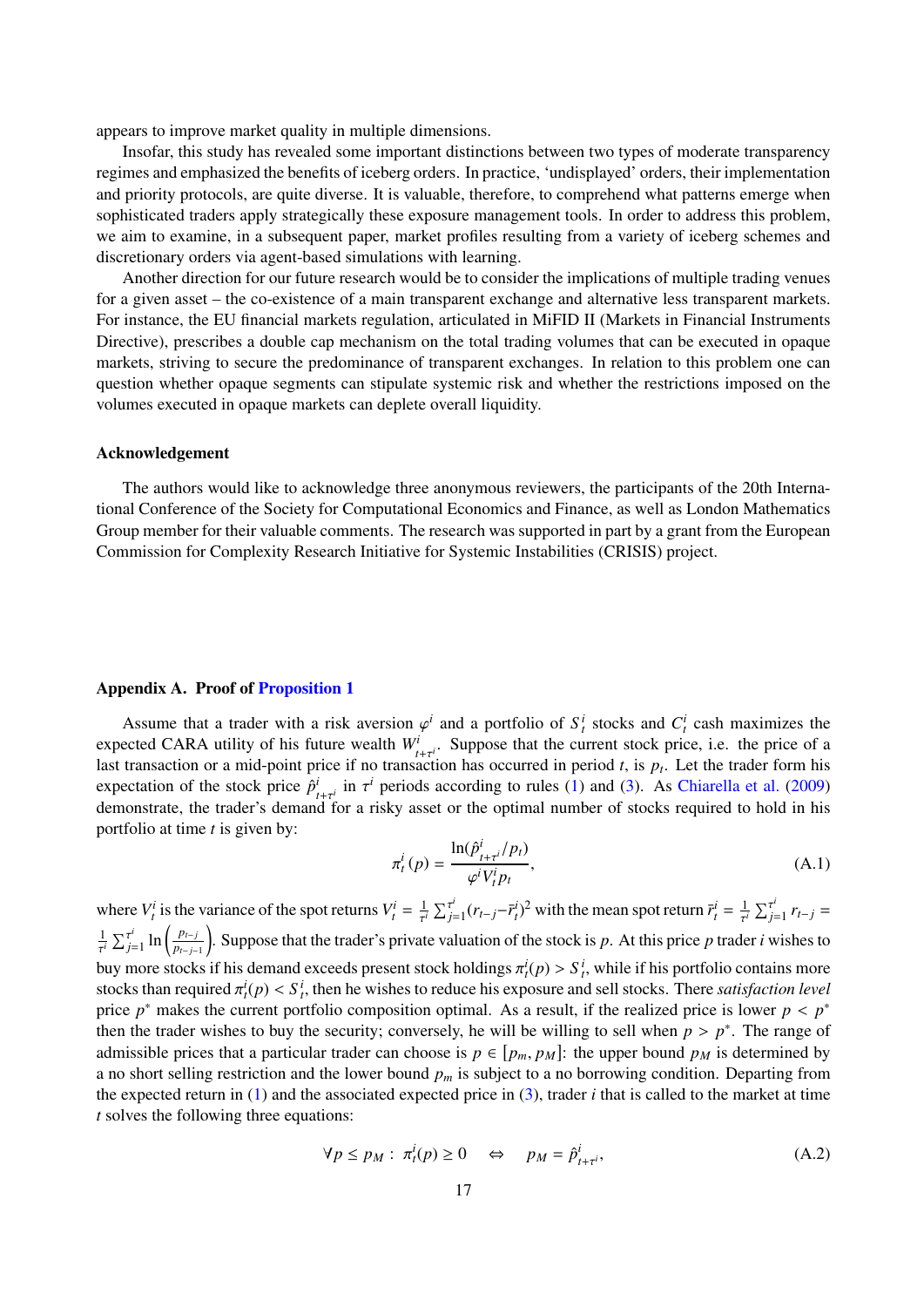<span id="page-18-1"></span>
$$
\pi_t^i(p^*) = S_t^i \qquad \Leftrightarrow \qquad \frac{\ln(\hat{p}_{t+\tau^i}^i/p^*)}{\varphi^i V_t^i p^*} = S_t^i,
$$
\n(A.3)

<span id="page-18-2"></span>
$$
p_m\left(\pi_t^i(p_m) - S_t^i\right) = C_t^i \qquad \Leftrightarrow \qquad \frac{\ln(\hat{p}_{t+\tau^i}^i/p_m)}{\varphi^i V_t^i} - p_m S_t^i = C_t^i. \tag{A.4}
$$

<sup>T</sup> Since neither of the equations  $(A.3)$  or  $(A.4)$  admits an explicit solution, we apply the implicit function theorem to obtain the derivatives of *p*<sup>\*</sup> and *p<sub>m</sub>* with respect to *p<sub>M</sub>*. We use substitution  $\ln(p_M/p^*) = p^*$ <br>implied by (A.3) and arrive at the following two expressions  $\overline{a}$  $i$ <sup>*Vi*</sup>*S*<sup>*i*</sup></sub> implied by [\(A.3\)](#page-18-1) and arrive at the following two expressions

<span id="page-18-3"></span>
$$
\frac{\partial p^*}{\partial p_M} = \frac{p^*}{p_M(1 + p^* \varphi^i V_i^i S_i^i)},\tag{A.5}
$$

<span id="page-18-4"></span>and 
$$
\frac{\partial p_m}{\partial p_M} = \frac{p_m}{p_M(1 + p_m \varphi^i V_i^i S_i^i)}.
$$
 (A.6)

Notice, that derivatives  $(A.5)$  and  $(A.6)$  are both positive since all the parameters are positive and have the same functional form  $f(x) = x/(1 + x\phi^i V_i^i S_i^i)$ . Given that function  $f(x)$  is strictly monotonic increasing  $(f'(x) > 0 \forall x \in \mathbb{R}$ ) it follows  $(f'(x) > 0 \,\forall x \in \mathbb{R}$ ), it follows

$$
\frac{\partial p^*}{\partial p_M} > \frac{\partial p_m}{\partial p_M} > 0.
$$
 (A.7)

#### <span id="page-18-0"></span>Appendix B. Proof of [Proposition 2](#page-5-2)

The trader picks any price  $p \in [p_m, p_M]$  with an equal probability, therefore, in order to evaluate the impact of a certain factor *z* on the propensity of trader *i* who arrived to the market at time *t* to buy or sell shares, it suffices to compute the derivative of the ratio of the appropriate subinterval (buy or sell) to the interval of admissible prices with respect to *z*. Consider the sell subinterval  $[p^*, p_M]$  and denote trader's propensity to sell by propensity to sell by

$$
A = \frac{p_M - p^*}{p_M - p_m},\tag{B.1}
$$

then

<span id="page-18-5"></span>
$$
\frac{\partial A}{\partial z} = \frac{(p_M - p_m) \left(\frac{\partial p_M}{\partial z} - \frac{\partial p^*}{\partial z}\right) - (p_M - p^*) \left(\frac{\partial p_M}{\partial z} - \frac{\partial p_m}{\partial z}\right)}{(p_M - p_m)^2}.
$$
\n(B.2)

If  $\partial A/\partial z > 0$ , then the trader becomes more likely to be a seller once *z* increases; if  $\partial A/\partial z < 0$ , then the trader<br>becomes more likely to be a buyer once *z* increases. We first establish the necessary results for sta becomes more likely to be a buyer once *z* increases. We first establish the necessary results for statement (1), and then prove the effect of volatility in statement (2).

#### *Statement (1)*

Since  $p^*$  and  $p_m$  depend on the order imbalance  $\bar{D}_t$  and  $v_2^i$  only through  $p_M$ , we write the differentials of es with respect to a change in factor z as follows: prices with respect to a change in factor *z* as follows:

$$
\frac{\partial p^*}{\partial z} = \frac{\partial p^*}{\partial p_M} \cdot \frac{\partial p_M}{\partial z}, \text{ and } \frac{\partial p_m}{\partial z} = \frac{\partial p_m}{\partial p_M} \cdot \frac{\partial p_M}{\partial z},
$$

therefore, in this case expression  $(B.2)$  simplifies to

$$
\frac{\partial A}{\partial z} = \frac{\partial p_M/\partial z}{(p_M - p_m)^2} \left[ (p_M - p_m) \left( 1 - \frac{\partial p^*}{\partial p_M} \right) - (p_M - p^*) \left( 1 - \frac{\partial p_m}{\partial p_M} \right) \right].
$$
\n(B.3)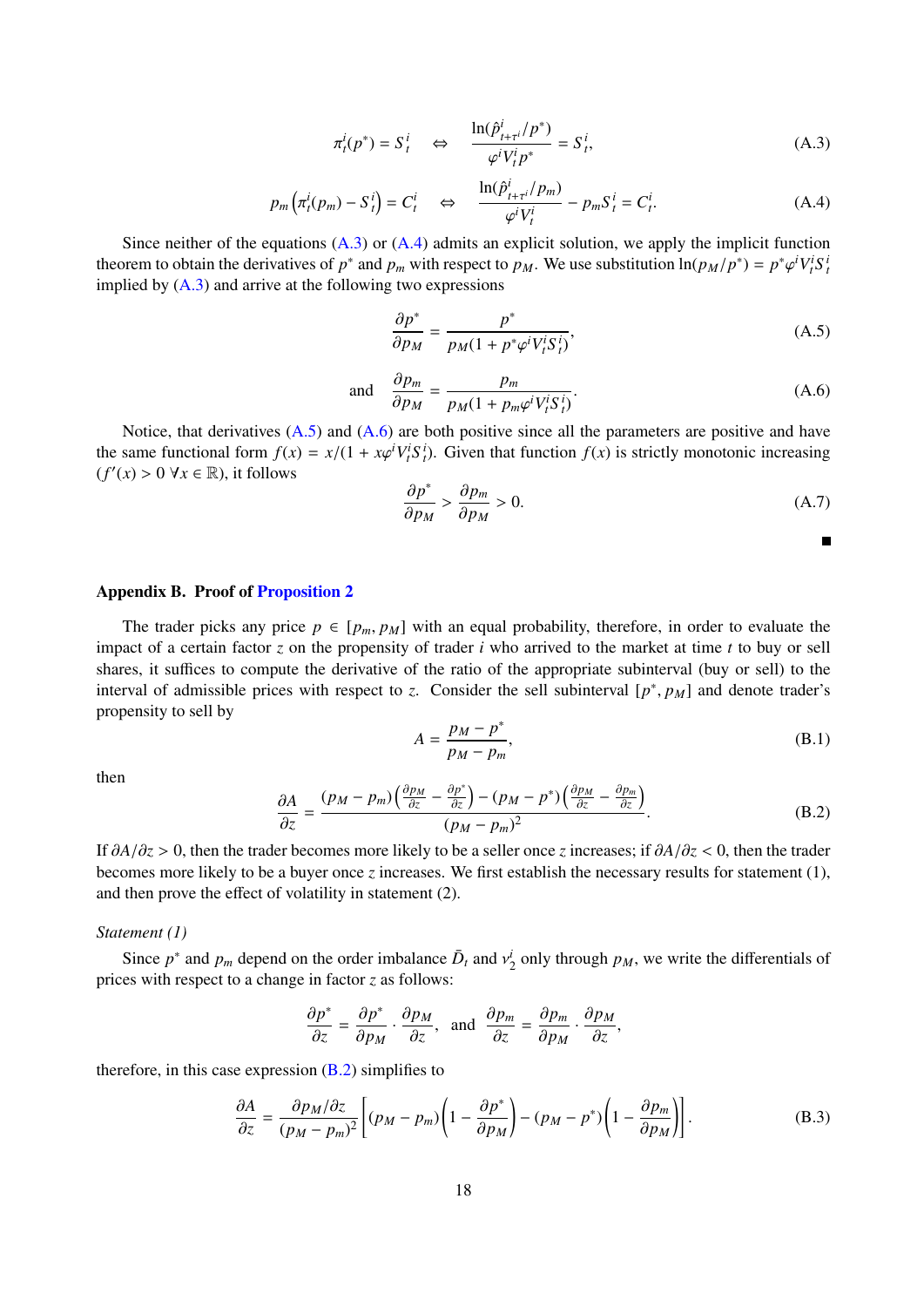By substituting the expressions [\(A.5\)](#page-18-3) and [\(A.6\)](#page-18-4) from [Appendix A,](#page-17-0) we rewrite the derivative of term *A* as follows:

$$
\frac{\partial A}{\partial z} = \frac{\partial p_M/\partial z}{p_M(p_M - p_m)^2} \underbrace{\left[ (p_M - p_m) \left( p_M - \frac{p^*}{1 + p^* \varphi^i V_i^i S_i^i} \right) - (p_M - p^*) \left( p_M - \frac{p_m}{1 + p_m \varphi^i V_i^i S_i^i} \right) \right]}_{B_1}.
$$

Given that by definition  $p_m < p^* < p_M$ , substitute  $p^* = a \cdot p_m$  and  $p_M = b \cdot p_m$ , where  $b > a > 1$ . Then term  $B_1$ , is expressed by *B*<sub>1</sub> is expressed by

$$
B_1 = p_m(b-1) \left( bp_m - \frac{ap_m}{1 + ap_m \varphi^i V_t^i S_t^i} \right) - p_m(b-a) \left( bp_m - \frac{p_m}{1 + p_m \varphi^i V_t^i S_t^i} \right)
$$
  
=  $p_m^2(ab + abp_m \varphi^i V_t^i S_t^i + b - a) \left[ \frac{1}{1 + p_m \varphi^i V_t^i S_t^i} - \frac{1}{1 + ap_m \varphi^i V_t^i S_t^i} \right].$ 

Notice that function  $f(x) = 1/(1 + x\varphi^i V_t^i S_t^i)$  is monotonic increasing  $\forall x \in \mathbb{R}$ , hence  $B_1 > 0$  and the sign of  $\Delta z$  determines the change in the propensity to sell. Denote the weight of order imbalance in the expe ∂*pM*/∂*<sup>z</sup>* determines the change in the propensity to sell. Denote the weight of order imbalance in the expected return by  $\tilde{v}_2^i = v_2^i/(v_1^i + v_2^i + \eta^i)$ . Recall that from equation [\(3\)](#page-4-3) the maximum price is  $p_M = p_t \exp(\hat{r}_{t,t+\tau^i}^i \tau^i)$ , so the derivatives with respect to the visible imbalance  $\bar{D}_t$  and imbalance weight  $\tilde{v}_2^i$  determine the sign of  $\partial A/\partial \bar{D}$  and  $\partial A/\partial \tilde{v}^i$  as follows  $\partial A/\partial \bar{D}_t$  and  $\partial A/\partial \tilde{v}_2^i$  as follows

$$
\frac{\partial p_M}{\partial \bar{D}_t} = p_M \tau^i \tilde{\nu}_2^i, \quad \Rightarrow \quad \frac{\partial A}{\partial \bar{D}_t} > 0,
$$
\n(B.4)

and 
$$
\frac{\partial p_M}{\partial \tilde{v}_2^i} = p_M \tau^i \bar{D}_t, \implies \text{sgn}\left\{\frac{\partial A}{\partial \tilde{v}_2^i}\right\} = \text{sgn}\{\bar{D}_t\}.
$$
 (B.5)

Therefore, we conclude that the propensity to sell increases when the order imbalance in the limit order book increases towards buyers. Similarly, higher sensitivity to imbalance prompts the trader to join the opposite side of the market relative to the visible imbalance trend.

#### *Statement (2)*

Notice, that the maximum expected price  $p_M$  is not related to asset return volatility in this model, therefore,  $\partial p_M/\partial V_i^i = 0$ . The minimum and satisfaction prices depend on the spot volatility, so we simplify the expression of the derivate of 4 with respect to  $V_i^i$  as follows expression of the derivate of *A* with respect to  $V_t^i$  as follows

$$
\frac{\partial A}{\partial V_i^i} = \frac{(p_M - p^*)\frac{\partial p_m}{\partial V_i^i} - (p_M - p_m)\frac{\partial p^*}{\partial V_i^i}}{(p_M - p_m)^2}.
$$
\n(B.6)

Again, applying the corollary of the implicit function theorem, we compute partial derivatives with respect to the spot volatility  $V_i^i$ :

<span id="page-19-0"></span>
$$
\frac{\partial p^*}{\partial V_t^i} = -\frac{p^* \ln(p_M/p^*)}{V_t^i (1 + p^* \varphi^i V_t^i S_t^i)},
$$
(B.7)

<span id="page-19-1"></span>and 
$$
\frac{\partial p_m}{\partial V_t^i} = -\frac{\ln(p_M/p_m)}{V_t^i(1 + p_m\varphi^i V_t^i S_t^i)}.
$$
 (B.8)

Next, we substitute the derivatives  $(B.7)$  and  $(B.8)$  into the expression  $(B.2)$  and obtain

<span id="page-19-2"></span>
$$
\frac{\partial A}{\partial V_t^i} = \frac{1}{V_t^i (p_M - p_m)^2} \underbrace{\left[ (p_M - p_m) \frac{p^* \ln(p_M/p^*)}{(1 + p^* \varphi^i V_t^i S_t^i)} - (p_M - p^*) \frac{\ln(p_M/p_m)}{(1 + p_m \varphi^i V_t^i S_t^i)} \right]}_{B_2}
$$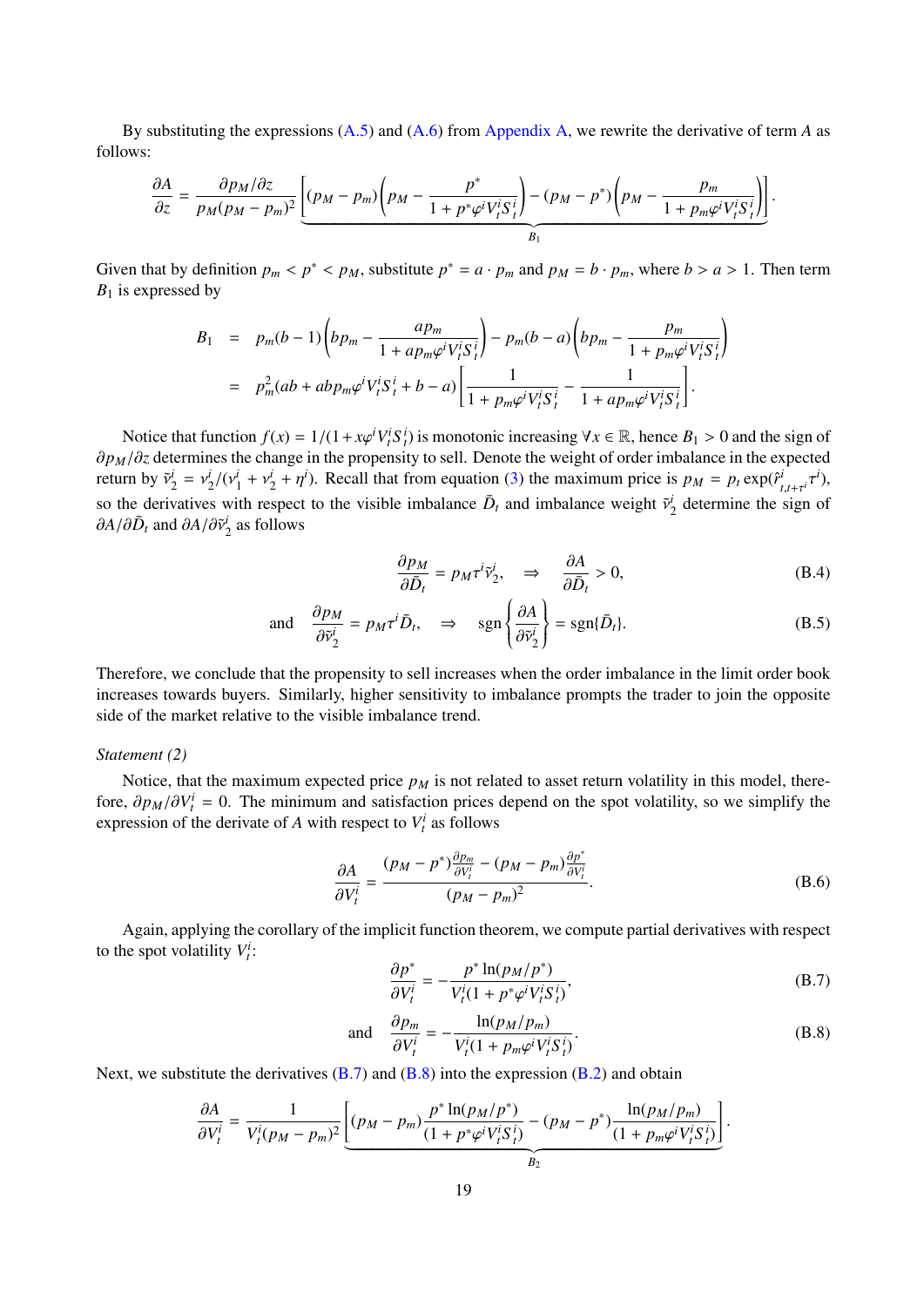Further, we apply the same substitution  $p^* = a \cdot p_m$  and  $p_M = b \cdot p_m$  with  $b > a > 1$ , and rearrange term  $B_2$ as follows

$$
B_2 = p_m(b-1)\frac{ap_m \ln(b/a)}{(1 + ap_m\varphi^i V_i^i S_i^i)} - p_m(b-a)\frac{\ln(b)}{(1 + p_m\varphi^i V_i^i S_i^i)}
$$
  
= 
$$
(b-1)\ln(b/a)\left[p_m \frac{ap_m}{(1 + ap_m\varphi^i V_i^i S_i^i)} - \frac{\ln(b)}{b-1} \cdot \frac{b-a}{\ln(b/a)} \cdot \frac{p_m}{(1 + p_m\varphi^i V_i^i S_i^i)}\right].
$$

Notice that function  $f(x) = 1/(1 + x\varphi^i V_i^i S_i^i)$  is monotonic increasing in *x*, therefore,

$$
\frac{ap_m}{(1 + ap_m \varphi^i V_t^i S_t^i)} > \frac{p_m}{(1 + p_m \varphi^i V_t^i S_t^i)}.
$$
 (B.9)

On the other hand, function  $g(x) = \ln(b/x)/(b - x)$  is monotonic decreasing in *x*, so  $\frac{\ln(b)}{b-1}$  $\frac{\ln(b)}{b-1} \cdot \frac{b-a}{\ln(b/a)}$  $\frac{b-a}{\ln(b/a)} > 1$ . Taking into account  $\lim_{a \to b^-}$  $\lceil \ln(b) \rceil$  $\frac{\ln(b)}{b-1} \cdot \frac{b-a}{\ln(b/a)}$ ln(*b*/*a*) 1  $=\frac{\ln(b)}{1}$  $\frac{\text{Im}(b)}{b-1} \cdot \lim_{a \to b^-}$  $\int \frac{\partial (b-a)}{\partial \ln(b/a)} d\alpha$ ∂ ln(*b*/*a*)/∂*<sup>a</sup>* 1  $=\frac{b \cdot \ln(b)}{1}$  $\frac{\ln(b)}{b-1}$ , it follows that<sup>[10](#page-1-0)</sup>

<span id="page-20-1"></span>
$$
p_m > \frac{\ln(b)}{b-1} \cdot \frac{b-a}{\ln(b/a)}.\tag{B.10}
$$

The product of the two inequalities  $(B.9)$  and  $(B.10)$  thus yields  $B_2 > 0$  and

$$
\frac{\partial A}{\partial V_t^i} > 0,\tag{B.11}
$$

which proves statement (3) of [Proposition 2.](#page-5-2) Therefore, we establish that the trader's propensity to sell increases with the volatility of returns in this model.

#### <span id="page-20-0"></span>Appendix C. Proof of [Proposition 3](#page-5-1)

Consider trader  $i$  who chooses to sell the asset. Suppose that the current asset price  $p_t$  is in the interval [*p*<sup>\*</sup>, *p<sub>M</sub>*], so that the trader may use either a market or a limit order to execute his trade. The propensity to sell via a limit order is given by sell via a limit order is given by

$$
L_s = \frac{p_M - p_t}{p_M - p^*},\tag{C.1}
$$

and  $1 - L_s$  is the propensity to sell at the market. The change in the propensity to sell with a limit order in response to the change in visible oder imbalance  $\bar{D}_t$  is

$$
\frac{\partial L_s}{\partial \bar{D}_t} = \frac{(p_M - p^*) \left( \frac{\partial p_M}{\partial \bar{D}_t} - \frac{\partial p_t}{\partial \bar{D}_t} \right) - (p_M - p_t) \left( \frac{\partial p_M}{\partial \bar{D}_t} - \frac{\partial p^*}{\partial \bar{D}_t} \right)}{(p_M - p^*)^2}.
$$

After simple algebraic manipulations this expression reduces to

$$
\frac{\partial L_s}{\partial \bar{D}_t} = \frac{\partial p_M/\partial \bar{D}_t}{(p_M - p^*)^2} \left[ p_t - p^* \frac{e^{-\hat{p}_{t,t+t'}^i \bar{t}^i} + \ln(p_M/p^*)}{1 + \ln(p_M/p^*)} \right]
$$

<sup>&</sup>lt;sup>10</sup>This inequality holds for almost all price levels, unless both  $p^*$  and  $p_m$  are near zero while  $p_M$  is substantially high. The range of market parameters that we use in our simulations, in particular, common risk aversion  $\varphi$  and the maximum initial number of stocks per trader *NA*, prevent such situations.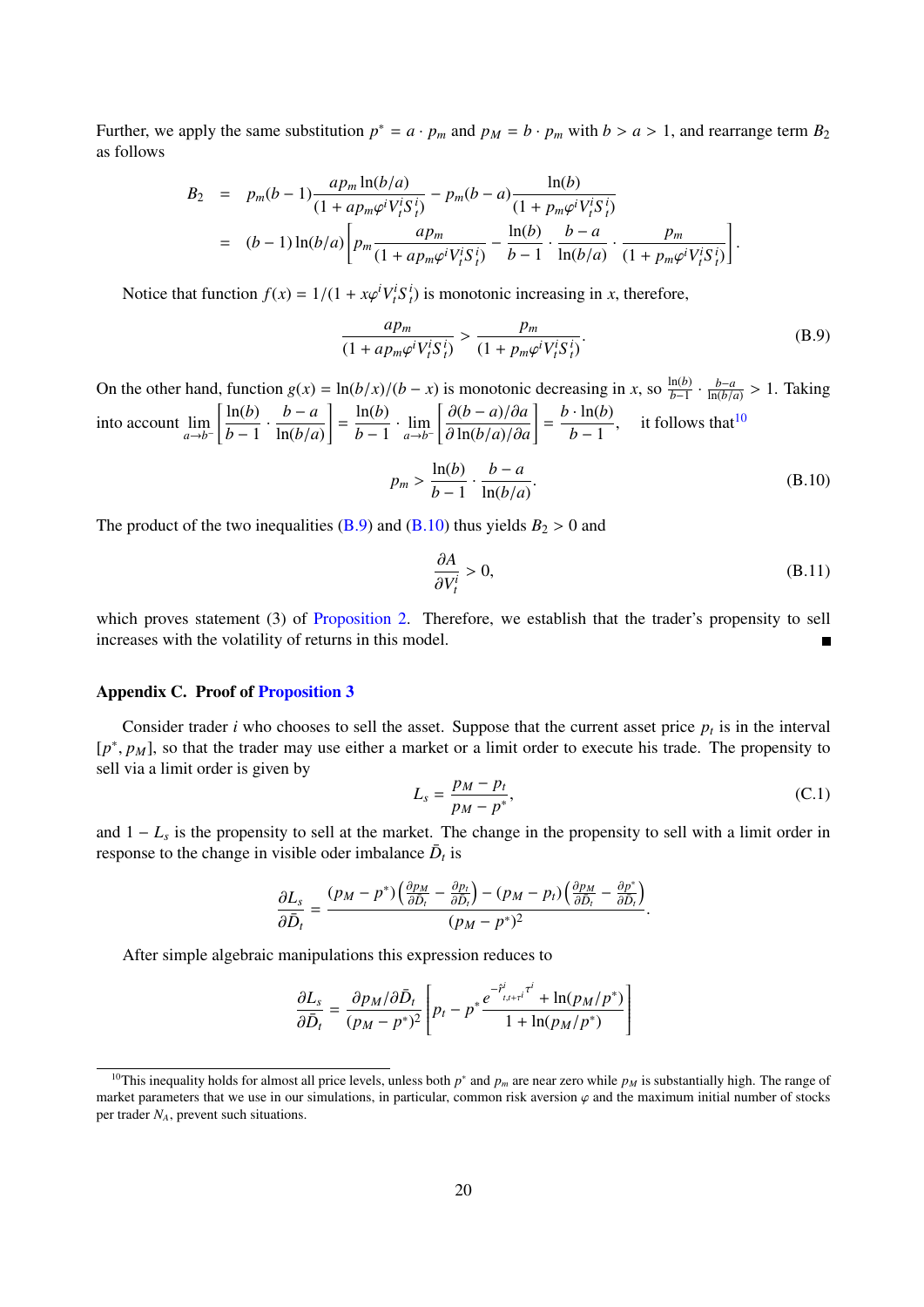By assumption  $p_M > p_t$ , which implies that  $\hat{r}_t^i$  $t_{t,t+\tau}$  > 0 and follows immediately that

$$
p_t > p^* > p^* \frac{e^{-\tau^i \hat{r}^i_{t,t+\tau^i}} + \ln(p_M/p^*)}{1 + \ln(p_M/p^*)} > 0 \qquad \Longleftrightarrow \qquad \frac{\partial L_s}{\partial \bar{D}_t} > 0. \tag{C.2}
$$

And the propensity to use a sell limit order increases with an increase in the visible order imbalance towards buyers.

In a similar manner, for the buyer's propensity to use a limit order  $L_b = \frac{p_t - p_m}{p^* - p_m}$  $\frac{p_t - p_m}{p^* - p_m}$  it is easy to show that

$$
\frac{\partial L_b}{\partial \bar{D}_t} < 0. \tag{C.3}
$$

Therefore, the higher the visible order imbalance towards buyers, the more likely the traders to sell with limit orders and buy with market orders.

#### <span id="page-21-7"></span>Appendix D. Robustness Checks

In this section we provide some additional results that align with the general conclusions from our analysis and provide further support to the main cases considered above.

First, we adjust the number of traders in the transparent market such that the total number of viable limit orders in the book matches that of an opaque environment. In particular, we estimated total visible depth of 543.5 and the average bid-ask spread 1.0164 when  $N_A = 200$  in transparent market, while in opaque market with sophisticated rule [\(6\)](#page-7-0) and  $N_A = 5000$  total visible depth comprises 540.8, as reported in [Table 5,](#page-12-0) with the bid-ask spread of 0.8732. This outcome validates the result that full transparency of the limit order book widens the spread, as we conclude in the main analysis. Moreover, we monitored the changes inflicted by the size of traders' population in opaque (s) regime, and notice [\(Table D.10\)](#page-22-18) that the spread is not affected significantly by the size of the economy, which implies scalability of the model.

As a further robustness check, we examine a range of intermediate cases between fully transparent limit order book and opaque, where traders are given partial information about hidden depth in the limit order book. We do ,so by introducing a fixed proportion of market depth  $\delta = \delta_i$   $\forall i = 1, N_A$  that each trader is able to detect correctly at any point in time to calculate buy and sell volumes  $Q_t^b$ ,  $Q_t^a$  and book imbalance from equation (A): equation [\(4\)](#page-6-1):

$$
Q_t^{\omega} = Q_t^{\text{vis}, \omega} + \delta Q_t^{\text{hid}, \omega}, \qquad \text{where } \omega = \{a, b\}. \tag{D.1}
$$

As [Table D.11](#page-23-0) indicates, the poorer is traders' prediction of hidden liquidity available in the limit order book, the wider the bid-ask spread. Even 20% probability of being undetected (i.e. the case of  $\delta = 80\%$ ) has a significant value for large traders and reduces the spread by almost 15%: from 1.2753 in transparent market to 1.0277 in opaque (d) with 80 hidden order detection percent.

#### References

<span id="page-21-0"></span>Aitken, M., Berkman, H., Mak, D., 2001. The use of undisclosed limit orders on the Australian Stock Exchange. Journal of Banking and Finance 25 (8), 1589–1603.

<span id="page-21-1"></span>Anand, A., Weaver, D., 2004. Can order exposure be mandated? Journal of Financial Markets 7 (4), 405–426.

<span id="page-21-8"></span>Barrett, G., Donald, S., 2003. Consistent tests for stochastic dominance. Econometrica 71 (1), 71–104.

<span id="page-21-4"></span>Baruch, S., 2005. Who benefits from an open limit-order book? Journal of Business 78 (4), 1267–1306.

<span id="page-21-5"></span>Bessembinder, H., Panayides, M., Venkatamaran, K., 2009. Hidden liquidity: An analysis of order exposure strategies in electronic stock markets. Journal of Financial Economics 94 (3), 361–383.

<span id="page-21-3"></span>Bloomfield, R., O'Hara, M., 1999. Market transparency: Who wins and who loses? The Review of Financial Studies 12 (1), 5–35.

<span id="page-21-2"></span>Boehmer, E., Saar, G., Yu, L., 2005. Lifting the veil: An analysis of pre-trade transparency at the NYSE. Journal of Finance 60 (2), 783–815.

<span id="page-21-6"></span>Buti, S., Rindi, B., 2013. Undisclosed orders and optimal submission strategies in a limit order market. Journal of Financial Economics 109 (3), 797–812.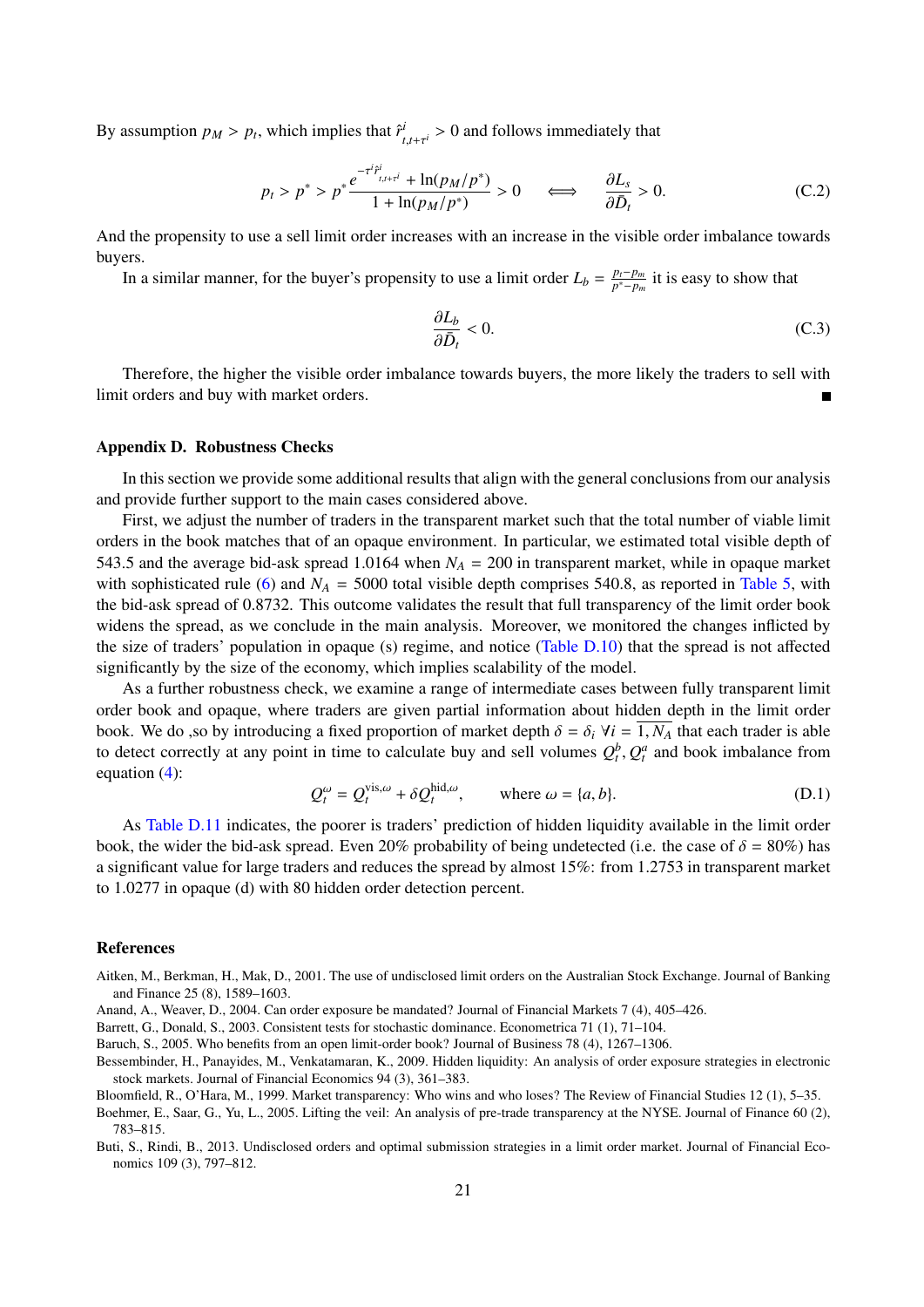| Indicator           | Transparency regime       |              |              |              |              |              |              |  |  |
|---------------------|---------------------------|--------------|--------------|--------------|--------------|--------------|--------------|--|--|
|                     | opaque (s)<br>transparent |              |              |              |              |              |              |  |  |
|                     | $N_A = 1000$              | $N_A = 2000$ | $N_A = 2500$ | $N_A = 3500$ | $N_A = 4000$ | $N_A = 5000$ | $N_A = 5000$ |  |  |
| Total depth         | 837.8                     | 870.5        | 884.1        | 910.7        | 913.6        | 921.3        | 841.1        |  |  |
|                     | (7.2)                     | (6.1)        | (16.3)       | (14.1)       | (13.9)       | (5.4)        | (4.5)        |  |  |
| visible, $%$        | 61.0                      | 57.9         | 58.4         | 58.5         | 58.7         | 58.7         | 100          |  |  |
|                     | (0.6)                     | (0.7)        | (0.5)        | (0.4)        | (0.4)        | (0.1)        | (0.0)        |  |  |
| Spread              | 0.84                      | 0.82         | 0.83         | 0.86         | 0.85         | 0.87         | 1.06         |  |  |
|                     | (0.02)                    | (0.01)       | (0.02)       | (0.01)       | (0.02)       | (0.00)       | (0.0036)     |  |  |
| <b>Transactions</b> |                           |              |              |              |              |              |              |  |  |
| trading volume      | 774,191.9                 | 845,489.1    | 825,170.7    | 853, 267.1   | 861,200.2    | 863,742.9    | 739,273.8    |  |  |
|                     | (37,054.1)                | (8,354.9)    | (12,989.6)   | (9,409.1)    | (11,968.1)   | (4064.5)     | (2,710.5)    |  |  |
| no. trades          | 65,004.5                  | 70,576.5     | 68,265.8     | 69,901.1     | 70,408.8     | 70,752.9     | 59,136.8     |  |  |
|                     | (864.5)                   | (385.5)      | (1,333.2)    | (1,029.9)    | (1,232.4)    | (303.0)      | (297.9)      |  |  |
| trade size          | 11.90                     | 11.98        | 12.11        | 12.22        | 12.25        | 12.22        | 12.52        |  |  |
|                     | (0.41)                    | (0.05)       | (0.19)       | (0.11)       | (0.22)       | (0.06)       | (0.04)       |  |  |
| trade price         | 201.55                    | 201.09       | 201.51       | 201.29       | 200.84       | 200.62       | 199.76       |  |  |
|                     | (0.69)                    | (0.40)       | (0.44)       | (0.17)       | (0.33)       | (0.07)       | (0.08)       |  |  |

<span id="page-22-18"></span>Table D.10: The summary of key market indicators under opaque (s) regime with varying number of agents *N<sup>A</sup>* and fully transparent regime with baseline case parameters. The results represent averages over 100 simulation runs with the standard deviations provided in parentheses.

<span id="page-22-12"></span>Chiarella, C., Iori, G., Perelló, J., 2009. The impact of heterogeneous trading rules on the limit order book and order flows. Journal of Economic Dynamics & Control 33 (3), 525–537.

<span id="page-22-16"></span>Chordia, T., Roll, R., Subrahmanyam, A., 2001. Market liquidity and trading activity. Journal of Finance 56 (2), 501–530.

<span id="page-22-10"></span>Copeland, T., Galai, D., 1983. Information effects on the bid-ask spread. Journal of Finance 38 (5), 1457–1469.

<span id="page-22-3"></span>DeWinne, R., D'Hondt, C., 2007. Hide-and-seek in the market: Placing and detecting hidden orders. Review of Finance 11 (4), 663–692.

<span id="page-22-0"></span>Fidessa, 2012. European dark trading: Analysing European dark pools. Fidessa group plc report, available at http://[fragmentation.fidessa.com.](http://fragmentation.fidessa.com)

<span id="page-22-5"></span>Flood, M., Huisman, R., Koedijk, K., Mahieu, R., 1999. Quote disclosure and price discovery in multiple-dealer financial markets. Review of Financial Studies 12 (1), 37–59.

<span id="page-22-9"></span>Foucault, T., 1999. Order flow composition and trading costs in a dynamic limit order market. Journal of Financial Markets 2 (2), 99–134.

<span id="page-22-4"></span>Frey, S., Sandås, P., 2009. The impact of iceberg orders in limit order books, working paper, available at SSRN: http://ssrn.com/abstract=[1108485.](http://ssrn.com/abstract=1108485)

<span id="page-22-1"></span>Henderhott, T., Jones, C., 2005. Island goes dark: Transparency, fragmentation and regulation. Review of Financial Studies 18 (3), 743793.

<span id="page-22-15"></span>Kovaleva, P., Iori, G., September 2014. Heterogeneous beliefs and quote transparency in an order-driven market. In: Advances in Nonlinear Economic Dynamics and Quantitative Finance. Springer, pp. 151–167.

<span id="page-22-17"></span>Kyle, A. S., 1985. Continuous auctions and insider trading. Econometrica 53 (6), 1315–1335.

<span id="page-22-14"></span>Lo, I., Sapp, S., 2005. Order submission: The choice between limit and market orders. Working paper 2005-42, Bank of Canada.

<span id="page-22-6"></span>Madhavan, A., Porter, D., Weaver, D., 2005. Should securities markets be transparent? Journal of Financial Markets 8 (3), 265–287.

<span id="page-22-2"></span>Moinas, S., 2010. Hidden limit orders and liquidity in limit order markets. Working paper, Toulouse Business School.

<span id="page-22-7"></span>Pardo, A., Pascual, R., 2012. On the hidden side of liquidity. The European Journal of Finance 18 (10), 949–967.

<span id="page-22-13"></span>Ranaldo, A., 2004. Order aggressiveness in limit order book markets. Journal of Financial Markets 7 (1), 53–74.

<span id="page-22-8"></span>Seppi, D., 1997. Liquidity provision with limit orders and a strategic specialist. The Review of Financial Studies 10 (1), 103–150.

<span id="page-22-11"></span>Yamamoto, R., 2011. Order aggressiveness, pre-trade transparency, and long memory in an order-driven market. Journal of Economic Dynamics and Control 35 (11), 1938–1963.